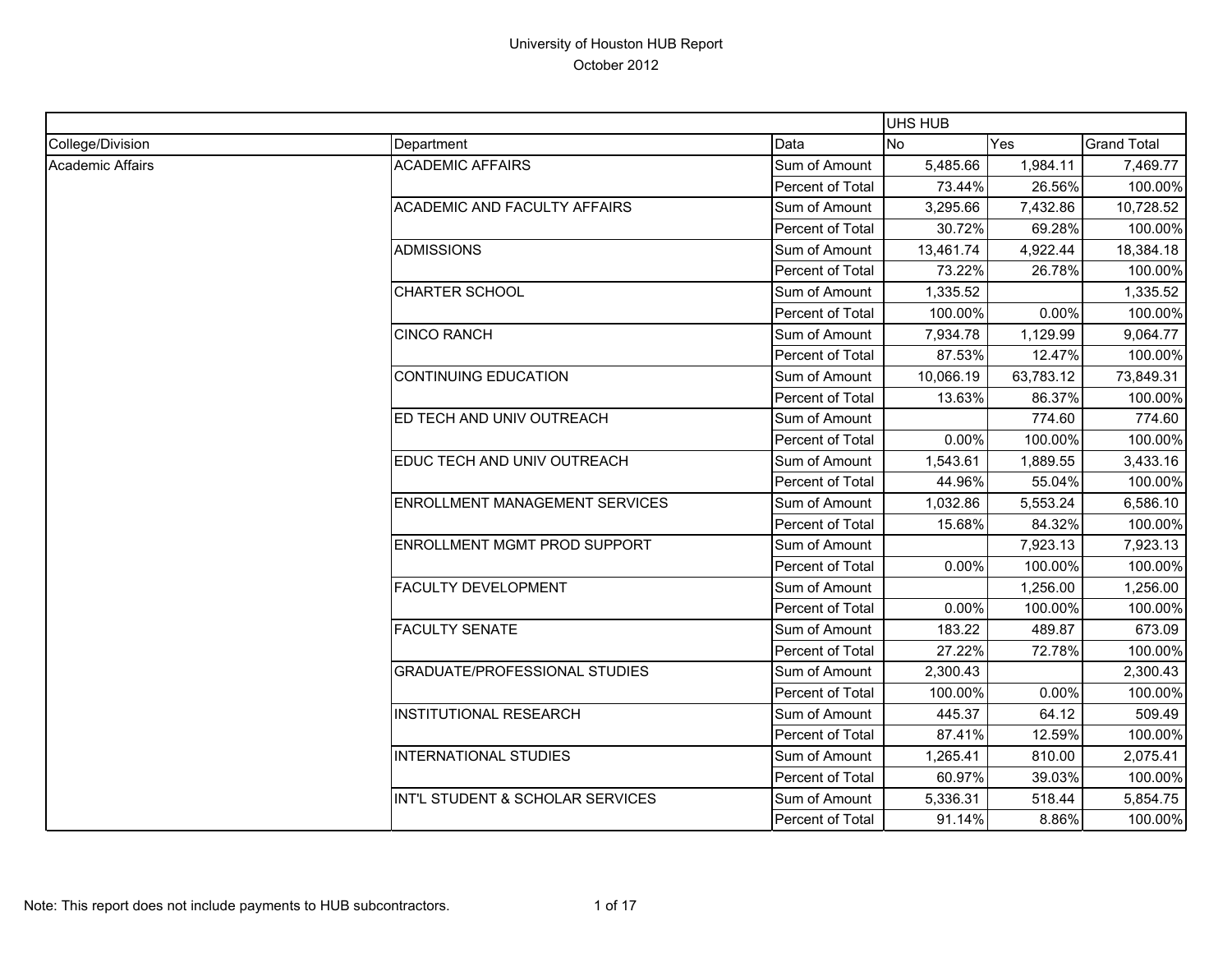|                  |                                       |                  | <b>UHS HUB</b> |          |                    |
|------------------|---------------------------------------|------------------|----------------|----------|--------------------|
| College/Division | Department                            | Data             | <b>No</b>      | Yes      | <b>Grand Total</b> |
| Academic Affairs | <b>KUHA RADIO</b>                     | Sum of Amount    | 239.46         | 2,520.00 | 2,759.46           |
|                  |                                       | Percent of Total | 8.68%          | 91.32%   | 100.00%            |
|                  | <b>KUHF RADIO</b>                     | Sum of Amount    | 23,397.02      | 7,221.43 | 30,618.45          |
|                  |                                       | Percent of Total | 76.41%         | 23.59%   | 100.00%            |
|                  | LEARNING & ASSESSMENT SERVICES        | Sum of Amount    | 38,271.51      | 1,141.80 | 39,413.31          |
|                  |                                       | Percent of Total | 97.10%         | 2.90%    | 100.00%            |
|                  | LEARNING AND ASSESSMENT SVCS          | Sum of Amount    |                | 1,132.66 | 1,132.66           |
|                  |                                       | Percent of Total | 0.00%          | 100.00%  | 100.00%            |
|                  | LEARNING SUPPORT SERVICES             | Sum of Amount    | 735.58         | 370.27   | 1,105.85           |
|                  |                                       | Percent of Total | 66.52%         | 33.48%   | 100.00%            |
|                  | ONLINE FUNCTIONAL SUPPORT             | Sum of Amount    | 676.84         |          | 676.84             |
|                  |                                       | Percent of Total | 100.00%        | 0.00%    | 100.00%            |
|                  | <b>REGISTRATION AND ACADEMIC RECO</b> | Sum of Amount    | 9,954.38       | 1,990.18 | 11,944.56          |
|                  |                                       | Percent of Total | 83.34%         | 16.66%   | 100.00%            |
|                  | SCHOLARSHIPS AND FINANCIAL AID        | Sum of Amount    | 37,068.24      | 1,789.64 | 38,857.88          |
|                  |                                       | Percent of Total | 95.39%         | 4.61%    | 100.00%            |
|                  | TV PUBLIC BROADCASTING                | Sum of Amount    | 108,967.50     | 1,668.88 | 110,636.38         |
|                  |                                       | Percent of Total | 98.49%         | 1.51%    | 100.00%            |
|                  | UH OFF-CAMPUS SUPPORT                 | Sum of Amount    | 9,670.15       | 572.19   | 10,242.34          |
|                  |                                       | Percent of Total | 94.41%         | 5.59%    | 100.00%            |
|                  | UH SUGAR LAND                         | Sum of Amount    | 81,398.97      | 2,700.34 | 84,099.31          |
|                  |                                       | Percent of Total | 96.79%         | 3.21%    | 100.00%            |
|                  | UH WELCOME CENTER                     | Sum of Amount    | 967.76         | 1,120.13 | 2,087.89           |
|                  |                                       | Percent of Total | 46.35%         | 53.65%   | 100.00%            |
|                  | UNDERGRADUATE SCHOLARS                | Sum of Amount    | 3,611.73       | 1,144.02 | 4,755.75           |
|                  |                                       | Percent of Total | 75.94%         | 24.06%   | 100.00%            |
|                  | UNDERGRADUATE STUDIES                 | Sum of Amount    | 1,663.36       | 260.51   | 1,923.87           |
|                  |                                       | Percent of Total | 86.46%         | 13.54%   | 100.00%            |
|                  | <b>VETERAN SERVICES</b>               | Sum of Amount    | 220.99         |          | 220.99             |
|                  |                                       | Percent of Total | 100.00%        | 0.00%    | 100.00%            |
|                  | <b>WRITING CENTER</b>                 | Sum of Amount    | 455.57         | 698.68   | 1,154.25           |
|                  |                                       | Percent of Total | 39.47%         | 60.53%   | 100.00%            |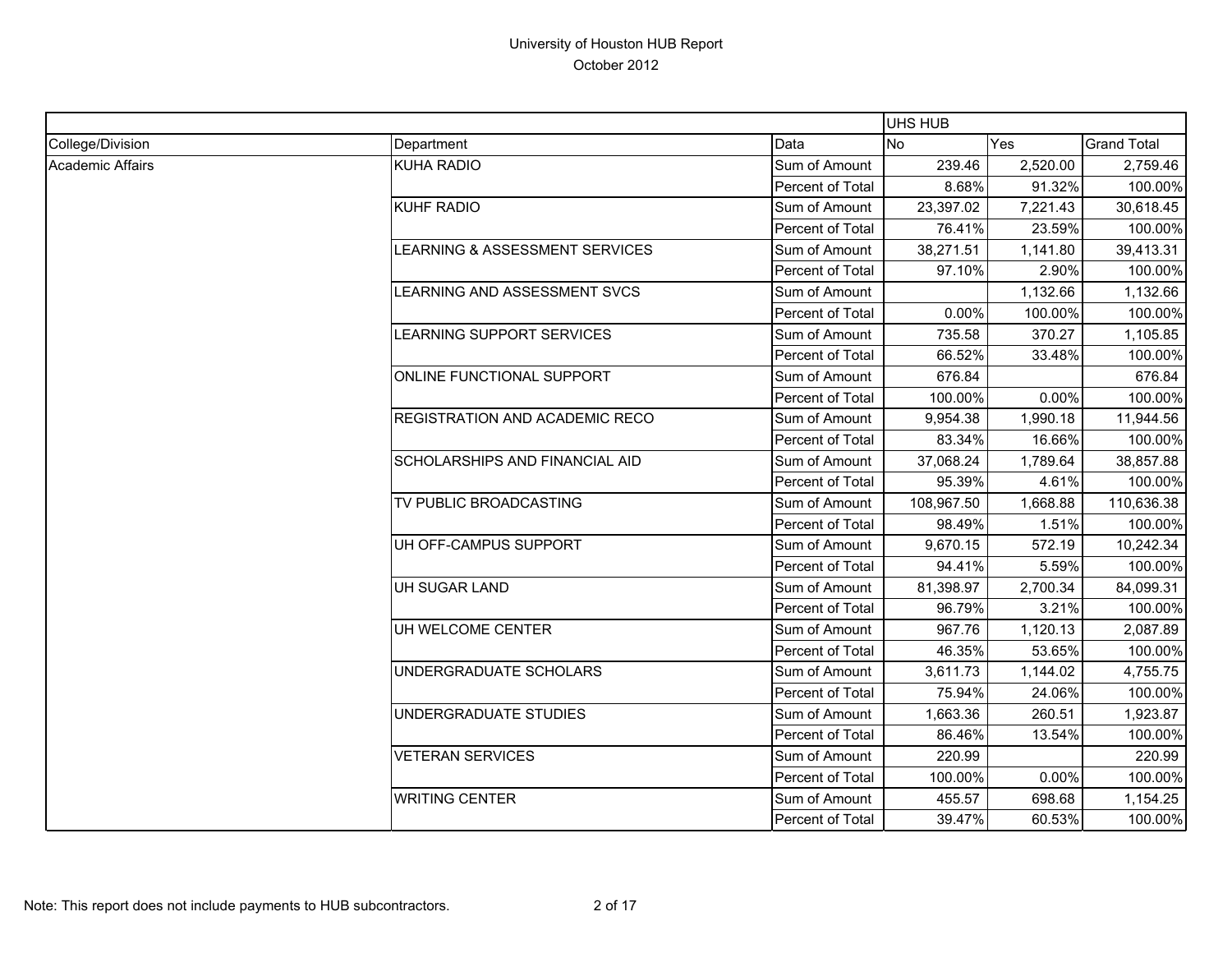|                                   |                                               |                  | UHS HUB       |            |                    |
|-----------------------------------|-----------------------------------------------|------------------|---------------|------------|--------------------|
| College/Division                  | Department                                    | Data             | <b>No</b>     | Yes        | <b>Grand Total</b> |
| Academic Affairs Sum of Amount    |                                               |                  | 370,985.82    | 122,862.20 | 493,848.02         |
| Academic Affairs Percent of Total |                                               |                  | 75.12%        | 24.88%     | 100.00%            |
| <b>Administration and Finance</b> | <b>ADMINISTRATION &amp; FINANCE</b>           | Sum of Amount    | 3,558.87      |            | 3,558.87           |
|                                   |                                               | Percent of Total | 100.00%       | 0.00%      | 100.00%            |
|                                   | <b>AUXILIARY SERVICES OPERATIONS</b>          | Sum of Amount    | 7,586.53      | 45,708.53  | 53,295.06          |
|                                   |                                               | Percent of Total | 14.23%        | 85.77%     | 100.00%            |
|                                   | <b>BUSINESS SERVICES OPERATIONS</b>           | Sum of Amount    | 1,151.84      |            | 1,151.84           |
|                                   |                                               | Percent of Total | 100.00%       | 0.00%      | 100.00%            |
|                                   | CENTRAL FACILITY SERVICES                     | Sum of Amount    | 8,062.69      | 314.67     | 8,377.36           |
|                                   |                                               | Percent of Total | 96.24%        | 3.76%      | 100.00%            |
|                                   | <b>CULLEN PERFORMANCE HALL</b>                | Sum of Amount    | 1,309.94      |            | 1,309.94           |
|                                   |                                               | Percent of Total | 100.00%       | 0.00%      | 100.00%            |
|                                   | <b>ENTERPRISE SYSTEMS</b>                     | Sum of Amount    | 1,174,942.61  | 101,067.63 | 1,276,010.24       |
|                                   |                                               | Percent of Total | 92.08%        | 7.92%      | 100.00%            |
|                                   | <b>ENVIRONMENTAL HEALTH RISK MGMT</b>         | Sum of Amount    | 22,584.84     | 129.18     | 22,714.02          |
|                                   |                                               | Percent of Total | 99.43%        | 0.57%      | 100.00%            |
|                                   | <b>FACILITIES MANAGEMENT</b>                  | Sum of Amount    | 76,347.62     | 64,677.72  | 141,025.34         |
|                                   |                                               | Percent of Total | 54.14%        | 45.86%     | 100.00%            |
|                                   | <b>FACILITIES OPERATION &amp; MAINT</b>       | Sum of Amount    | 434,232.77    | 66,313.13  | 500,545.90         |
|                                   |                                               | Percent of Total | 86.75%        | 13.25%     | 100.00%            |
|                                   | <b>FACILITIES PLANNING &amp; CONSTRUCTION</b> | Sum of Amount    | 15,892,940.74 | 302,232.13 | 16,195,172.87      |
|                                   |                                               | Percent of Total | 98.13%        | 1.87%      | 100.00%            |
|                                   | FINANCE-A&F                                   | Sum of Amount    | 7,727.41      | 2,313.21   | 10,040.62          |
|                                   |                                               | Percent of Total | 76.96%        | 23.04%     | 100.00%            |
|                                   | HIGH PERFORMANCE COMPUTING & NETWORKS         | Sum of Amount    | 20,301.08     |            | 20,301.08          |
|                                   |                                               | Percent of Total | 100.00%       | 0.00%      | 100.00%            |
|                                   | <b>HUMAN RESOURCES</b>                        | Sum of Amount    | 14,999.24     | 74,253.69  | 89,252.93          |
|                                   |                                               | Percent of Total | 16.81%        | 83.19%     | 100.00%            |
|                                   | <b>INST - BUSINESS SERVICES</b>               | Sum of Amount    | 15,000.00     |            | 15,000.00          |
|                                   |                                               | Percent of Total | 100.00%       | 0.00%      | 100.00%            |
|                                   | <b>INST - FINANCE</b>                         | Sum of Amount    |               | 12,000.00  | 12,000.00          |
|                                   |                                               | Percent of Total | 0.00%         | 100.00%    | 100.00%            |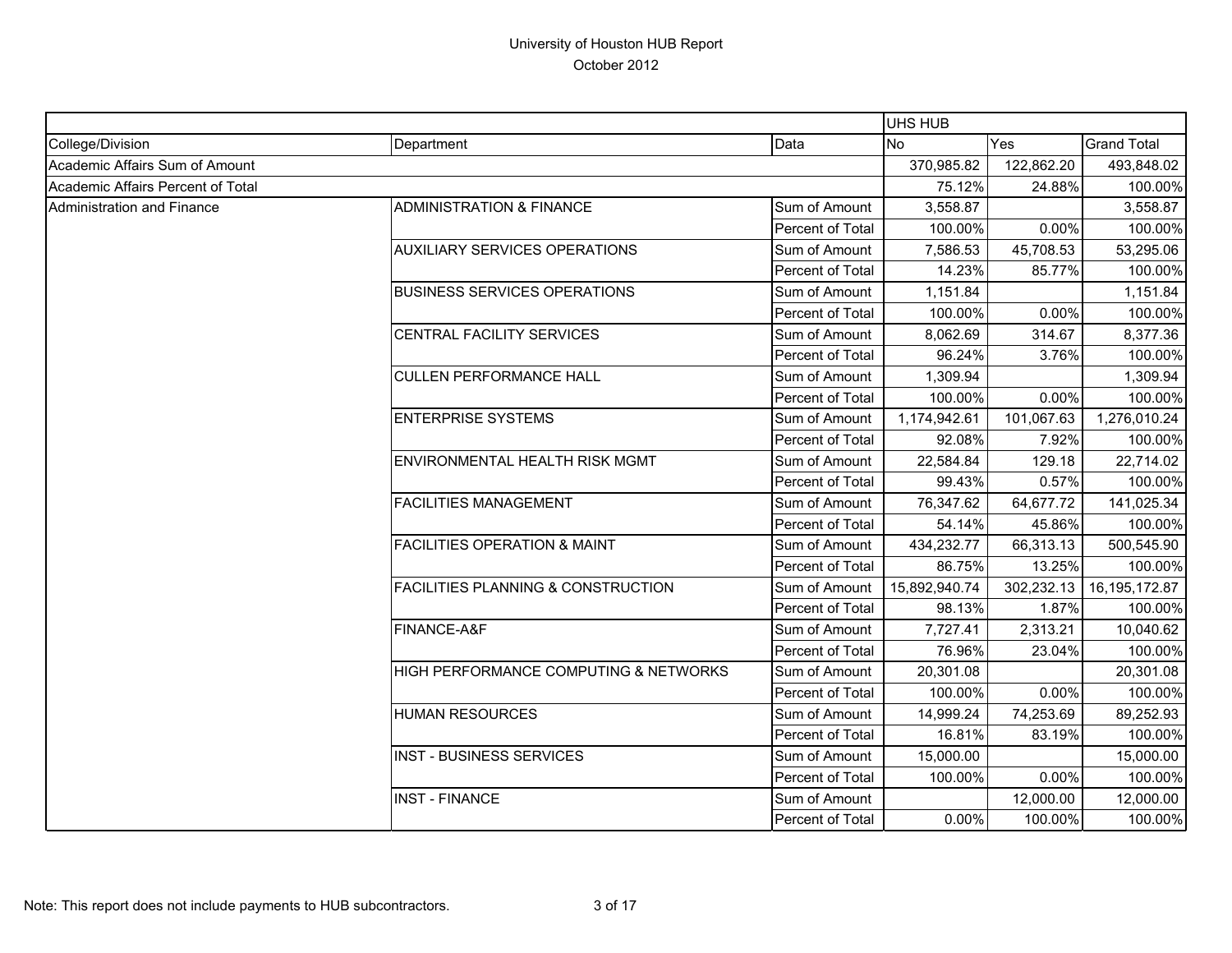|                            |                                     |                  | UHS HUB    |            |                    |
|----------------------------|-------------------------------------|------------------|------------|------------|--------------------|
| College/Division           | Department                          | Data             | <b>No</b>  | Yes        | <b>Grand Total</b> |
| Administration and Finance | MINOR AND PLANNED PROJECTS          | Sum of Amount    | 965,013.40 | 290,749.74 | 1,255,763.14       |
|                            |                                     | Percent of Total | 76.85%     | 23.15%     | 100.00%            |
|                            | NORTH ZONE CUSTODIAL                | Sum of Amount    | 2,587.52   | 6,454.00   | 9,041.52           |
|                            |                                     | Percent of Total | 28.62%     | 71.38%     | 100.00%            |
|                            | ONE CARD PROGRAM                    | Sum of Amount    | 22,533.74  | (297.68)   | 22,236.06          |
|                            |                                     | Percent of Total | 101.34%    | $-1.34%$   | 100.00%            |
|                            | PARKING & TRANSPORTATION OPERATIONS | Sum of Amount    | 201,142.41 | 4,383.12   | 205,525.53         |
|                            |                                     | Percent of Total | 97.87%     | 2.13%      | 100.00%            |
|                            | PHY PLANT-AUTOMOTIVE                | Sum of Amount    | 22,373.47  | 3,378.83   | 25,752.30          |
|                            |                                     | Percent of Total | 86.88%     | 13.12%     | 100.00%            |
|                            | PHY PLANT-GROUNDS MAINT             | Sum of Amount    | 23,168.85  | 250.00     | 23,418.85          |
|                            |                                     | Percent of Total | 98.93%     | 1.07%      | 100.00%            |
|                            | PHY PLANT-SOLID WASTE               | Sum of Amount    | 7,243.42   |            | 7,243.42           |
|                            |                                     | Percent of Total | 100.00%    | 0.00%      | 100.00%            |
|                            | PHYSICAL PLANT                      | Sum of Amount    | 77,872.93  | 95,422.48  | 173,295.41         |
|                            |                                     | Percent of Total | 44.94%     | 55.06%     | 100.00%            |
|                            | <b>POLICE</b>                       | Sum of Amount    | 90,230.99  | 14,822.68  | 105,053.67         |
|                            |                                     | Percent of Total | 85.89%     | 14.11%     | 100.00%            |
|                            | POSTAL SERVICES OPERATIONS          | Sum of Amount    | 6,858.13   | 100.00     | 6,958.13           |
|                            |                                     | Percent of Total | 98.56%     | 1.44%      | 100.00%            |
|                            | PRINTING OPERATIONS                 | Sum of Amount    | 45,269.71  | 100.00     | 45,369.71          |
|                            |                                     | Percent of Total | 99.78%     | 0.22%      | 100.00%            |
|                            | PURCHASED UTILITIES                 | Sum of Amount    | 1,861.20   |            | 1,861.20           |
|                            |                                     | Percent of Total | 100.00%    | 0.00%      | 100.00%            |
|                            | <b>REAL ESTATE SERVICES</b>         | Sum of Amount    |            | 6.79       | 6.79               |
|                            |                                     | Percent of Total | 0.00%      | 100.00%    | 100.00%            |
|                            | <b>RISK MANAGEMENT</b>              | Sum of Amount    | 102.81     |            | 102.81             |
|                            |                                     | Percent of Total | 100.00%    | 0.00%      | 100.00%            |
|                            | <b>SKILLED TRADES</b>               | Sum of Amount    | 8,628.29   | 31,496.50  | 40,124.79          |
|                            |                                     | Percent of Total | 21.50%     | 78.50%     | 100.00%            |
|                            | STUDENT FINANCIAL SERVICES          | Sum of Amount    | 16,055.88  | 878.78     | 16,934.66          |
|                            |                                     | Percent of Total | 94.81%     | 5.19%      | 100.00%            |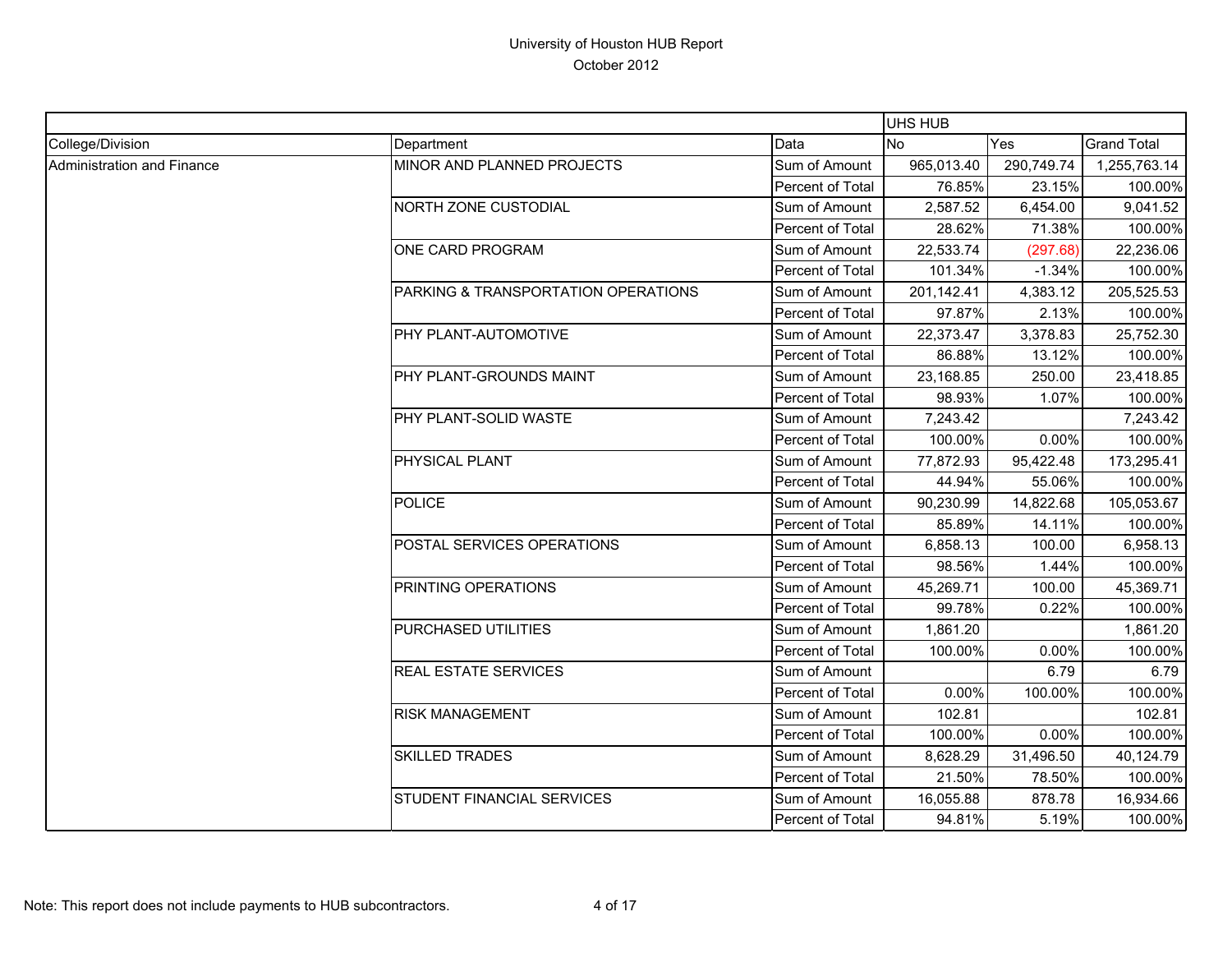|                                             |                                          |                  | <b>UHS HUB</b> |            |                            |
|---------------------------------------------|------------------------------------------|------------------|----------------|------------|----------------------------|
| College/Division                            | Department                               | Data             | <b>No</b>      | Yes        | <b>Grand Total</b>         |
| Administration and Finance                  | <b>TECHNOLOGY SERVICES &amp; SUPPORT</b> | Sum of Amount    | 441,791.97     | 334,708.71 | 776,500.68                 |
|                                             |                                          | Percent of Total | 56.90%         | 43.10%     | 100.00%                    |
|                                             | <b>UIT SECURITY</b>                      | Sum of Amount    | 8,555.12       | 48.09      | 8,603.21                   |
|                                             |                                          | Percent of Total | 99.44%         | 0.56%      | 100.00%                    |
|                                             | UNIV PROPERTY SERVICES OPERATIONS        | Sum of Amount    | 271,130.91     |            | 271,130.91                 |
|                                             |                                          | Percent of Total | 100.00%        | 0.00%      | 100.00%                    |
|                                             | UNIVERSITY INFORMATION TECHNOLOGY        | Sum of Amount    | 6,504.97       | 2,705.95   | 9,210.92                   |
|                                             |                                          | Percent of Total | 70.62%         | 29.38%     | 100.00%                    |
| Administration and Finance Sum of Amount    |                                          |                  | 19,899,671.90  |            | 1,454,217.88 21,353,889.78 |
| Administration and Finance Percent of Total |                                          |                  | 93.19%         | 6.81%      | 100.00%                    |
| Architecture                                | <b>DEAN, ARCHITECTURE</b>                | Sum of Amount    | 31,043.62      | 5,991.23   | 37,034.85                  |
|                                             |                                          | Percent of Total | 83.82%         | 16.18%     | 100.00%                    |
| Architecture Sum of Amount                  |                                          |                  | 31,043.62      | 5,991.23   | 37,034.85                  |
| Architecture Percent of Total               |                                          |                  | 83.82%         | 16.18%     | 100.00%                    |
| <b>Business Administration</b>              | ACCOUNTANCY AND TAXATION                 | Sum of Amount    | 766.03         | 380.00     | 1,146.03                   |
|                                             |                                          | Percent of Total | 66.84%         | 33.16%     | 100.00%                    |
|                                             | ACCOUNTING CERTIFICATE PROGRAM           | Sum of Amount    | 205.13         | 22.60      | 227.73                     |
|                                             |                                          | Percent of Total | 90.08%         | 9.92%      | 100.00%                    |
|                                             | <b>BAUER CAREER SERVICES CTR</b>         | Sum of Amount    | 2,151.71       | 1,807.50   | 3,959.21                   |
|                                             |                                          | Percent of Total | 54.35%         | 45.65%     | 100.00%                    |
|                                             | <b>BAUER COMMUNICATIONS</b>              | Sum of Amount    | 9,319.50       |            | 9,319.50                   |
|                                             |                                          | Percent of Total | 100.00%        | 0.00%      | 100.00%                    |
|                                             | BAUER DIVISION OF TECHNOLOGY             | Sum of Amount    | 3,751.52       | 8,574.81   | 12,326.33                  |
|                                             |                                          | Percent of Total | 30.44%         | 69.56%     | 100.00%                    |
|                                             | <b>BAUER MARKETING INITIATIVES</b>       | Sum of Amount    | 4,601.63       |            | 4,601.63                   |
|                                             |                                          | Percent of Total | 100.00%        | 0.00%      | 100.00%                    |
|                                             | CTR FOR EXECUTIVE DEVELOPMENT            | Sum of Amount    | 859.70         | 2,333.75   | 3,193.45                   |
|                                             |                                          | Percent of Total | 26.92%         | 73.08%     | 100.00%                    |
|                                             | DEAN'S OFFICE, BAUER COLLEGE             | Sum of Amount    | 93,936.27      | 19,907.09  | 113,843.36                 |
|                                             |                                          | Percent of Total | 82.51%         | 17.49%     | 100.00%                    |
|                                             | DECISION AND INFORMATION SCIEN           | Sum of Amount    | 2,011.62       |            | 2,011.62                   |
|                                             |                                          | Percent of Total | 100.00%        | 0.00%      | 100.00%                    |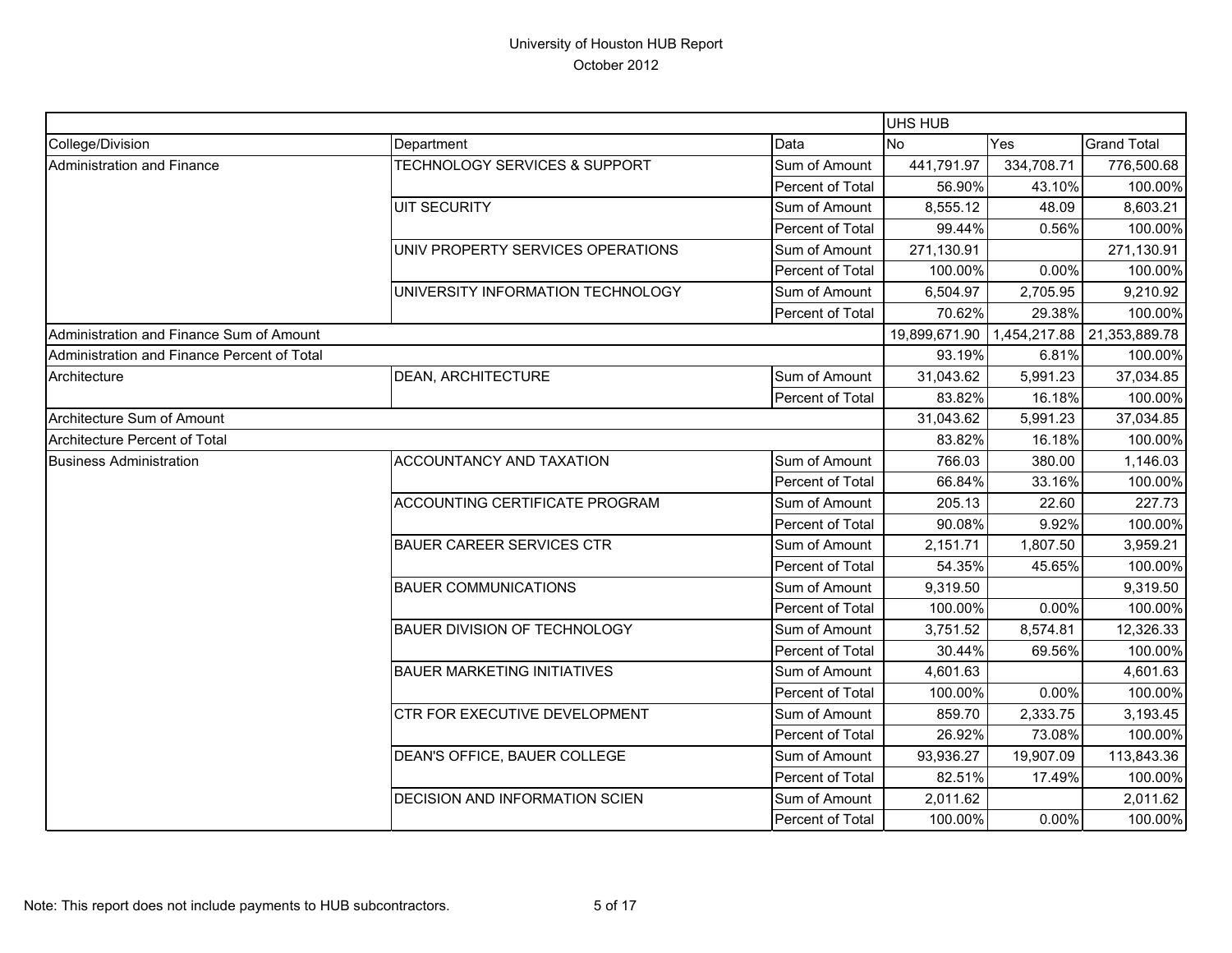|                                          |                                    |                  | UHS HUB    |           |                    |
|------------------------------------------|------------------------------------|------------------|------------|-----------|--------------------|
| College/Division                         | Department                         | Data             | <b>No</b>  | Yes       | <b>Grand Total</b> |
| <b>Business Administration</b>           | <b>EXECUTIVE DEGREE PROGRAMS</b>   | Sum of Amount    | 57,000.53  | 9,415.17  | 66,415.70          |
|                                          |                                    | Percent of Total | 85.82%     | 14.18%    | 100.00%            |
|                                          | <b>FINANCE-BAUER COLLEGE</b>       | Sum of Amount    | 2,350.13   | 6,593.24  | 8,943.37           |
|                                          |                                    | Percent of Total | 26.28%     | 73.72%    | 100.00%            |
|                                          | <b>GLOBAL ENERGY MGMT INST</b>     | Sum of Amount    | 108.40     |           | 108.40             |
|                                          |                                    | Percent of Total | 100.00%    | 0.00%     | 100.00%            |
|                                          | MANAGEMENT-BAUER COLLEGE           | Sum of Amount    | 5,127.71   | 1,116.74  | 6,244.45           |
|                                          |                                    | Percent of Total | 82.12%     | 17.88%    | 100.00%            |
|                                          | MARKETING-BAUER COLLEGE            | Sum of Amount    | 874.65     | 128.88    | 1,003.53           |
|                                          |                                    | Percent of Total | 87.16%     | 12.84%    | 100.00%            |
|                                          | <b>MBA STUDENT SERVICES CENTER</b> | Sum of Amount    | 14,598.74  | 5,991.55  | 20,590.29          |
|                                          |                                    | Percent of Total | 70.90%     | 29.10%    | 100.00%            |
|                                          | SALES EXCELLENCE INSTITUTE         | Sum of Amount    | 2,388.62   | 3,624.33  | 6,012.95           |
|                                          |                                    | Percent of Total | 39.72%     | 60.28%    | 100.00%            |
|                                          | SMALL BUSINESS DEV CENTER          | Sum of Amount    | 177,393.21 | 19,213.82 | 196,607.03         |
|                                          |                                    | Percent of Total | 90.23%     | 9.77%     | 100.00%            |
|                                          | UNDERGRAD BUSINESS PROG            | Sum of Amount    | 12,338.42  | 676.91    | 13,015.33          |
|                                          |                                    | Percent of Total | 94.80%     | 5.20%     | 100.00%            |
|                                          | WOLFF CTR FOR ENTREPRENEURSHIP     | Sum of Amount    | 145.73     | 453.09    | 598.82             |
|                                          |                                    | Percent of Total | 24.34%     | 75.66%    | 100.00%            |
| Business Administration Sum of Amount    |                                    |                  | 389,929.25 | 80,239.48 | 470,168.73         |
| Business Administration Percent of Total |                                    |                  | 82.93%     | 17.07%    | 100.00%            |
| Chancellor/President                     | <b>BASEBALL</b>                    | Sum of Amount    | 6,618.46   | 181.36    | 6,799.82           |
|                                          |                                    | Percent of Total | 97.33%     | 2.67%     | 100.00%            |
|                                          | CENTER FOR STUDENTS W/DISABILITIES | Sum of Amount    | 59,523.06  | 340.53    | 59,863.59          |
|                                          |                                    | Percent of Total | 99.43%     | 0.57%     | 100.00%            |
|                                          | COMMUNITY RELATIONS & INST ACCESS  | Sum of Amount    | 980.00     | 179.41    | 1,159.41           |
|                                          |                                    | Percent of Total | 84.53%     | 15.47%    | 100.00%            |
|                                          | <b>FOOTBALL</b>                    | Sum of Amount    | 86,981.95  | 6,575.09  | 93,557.04          |
|                                          |                                    | Percent of Total | 92.97%     | 7.03%     | 100.00%            |
|                                          | <b>INTERCOLLEGIATE ATHLETICS</b>   | Sum of Amount    | 332,453.29 | 10,734.44 | 343,187.73         |
|                                          |                                    | Percent of Total | 96.87%     | 3.13%     | 100.00%            |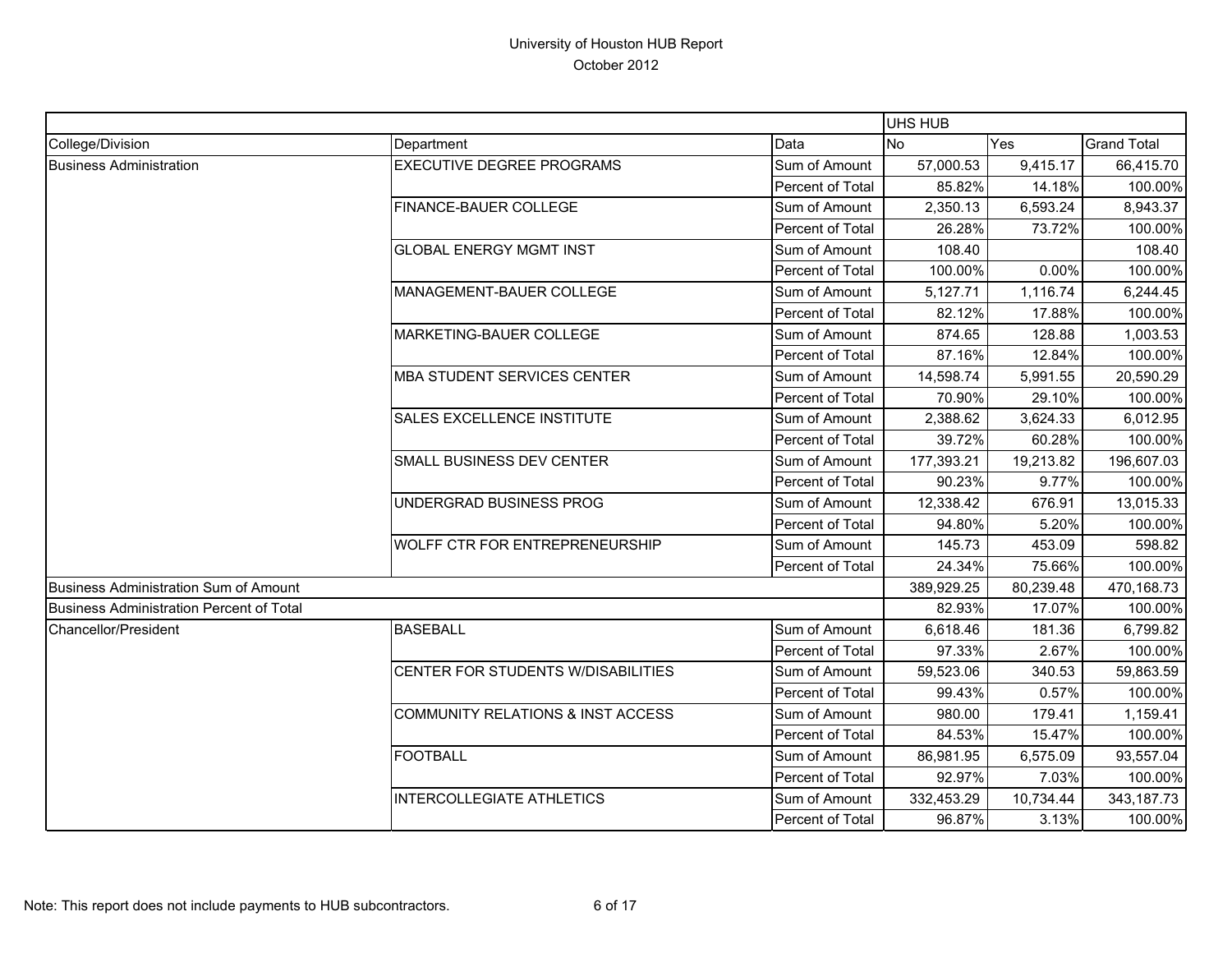|                                       |                                        |                  | <b>UHS HUB</b> |           |                    |
|---------------------------------------|----------------------------------------|------------------|----------------|-----------|--------------------|
| College/Division                      | Department                             | Data             | <b>No</b>      | Yes       | <b>Grand Total</b> |
| <b>Chancellor/President</b>           | LGBT RESOURCE CENTER                   | Sum of Amount    | 24.00          | 42.08     | 66.08              |
|                                       |                                        | Percent of Total | 36.32%         | 63.68%    | 100.00%            |
|                                       | <b>MEN &amp; WOMEN'S CROSS COUNTRY</b> | Sum of Amount    | 411.60         |           | 411.60             |
|                                       |                                        | Percent of Total | 100.00%        | 0.00%     | 100.00%            |
|                                       | <b>MEN'S BASKETBALL</b>                | Sum of Amount    | 2,469.67       |           | 2,469.67           |
|                                       |                                        | Percent of Total | 100.00%        | 0.00%     | 100.00%            |
|                                       | <b>MEN'S GOLF</b>                      | Sum of Amount    | 3,487.80       |           | 3,487.80           |
|                                       |                                        | Percent of Total | 100.00%        | $0.00\%$  | 100.00%            |
|                                       | OFFICE EQUAL OPPORTUNITY SRVS          | Sum of Amount    | 366.42         |           | 366.42             |
|                                       |                                        | Percent of Total | 100.00%        | 0.00%     | 100.00%            |
|                                       | OFFICE OF SPECIAL EVENTS               | Sum of Amount    | 29,076.50      | 5,331.77  | 34,408.27          |
|                                       |                                        | Percent of Total | 84.50%         | 15.50%    | 100.00%            |
|                                       | <b>PRESIDENT</b>                       | Sum of Amount    | 3,691.05       | 752.46    | 4,443.51           |
|                                       |                                        | Percent of Total | 83.07%         | 16.93%    | 100.00%            |
|                                       | <b>STAFF COUNCIL</b>                   | Sum of Amount    | 1,600.39       |           | 1,600.39           |
|                                       |                                        | Percent of Total | 100.00%        | 0.00%     | 100.00%            |
|                                       | <b>WOMEN'S BASKETBALL</b>              | Sum of Amount    | 3,216.39       | 547.90    | 3,764.29           |
|                                       |                                        | Percent of Total | 85.44%         | 14.56%    | 100.00%            |
|                                       | <b>WOMEN'S RESOURCE CENTER</b>         | Sum of Amount    | 964.00         |           | 964.00             |
|                                       |                                        | Percent of Total | 100.00%        | 0.00%     | 100.00%            |
|                                       | <b>WOMEN'S SOCCER</b>                  | Sum of Amount    | 8,668.06       |           | 8,668.06           |
|                                       |                                        | Percent of Total | 100.00%        | 0.00%     | 100.00%            |
|                                       | <b>WOMEN'S SOFTBALL</b>                | Sum of Amount    | 3,566.94       |           | 3,566.94           |
|                                       |                                        | Percent of Total | 100.00%        | 0.00%     | 100.00%            |
|                                       | WOMEN'S SWIMMING & DIVING              | Sum of Amount    | 298.00         | 48.93     | 346.93             |
|                                       |                                        | Percent of Total | 85.90%         | 14.10%    | 100.00%            |
|                                       | <b>WOMEN'S TENNIS</b>                  | Sum of Amount    | 2,028.69       |           | 2,028.69           |
|                                       |                                        | Percent of Total | 100.00%        | 0.00%     | 100.00%            |
|                                       | <b>WOMEN'S VOLLEYBALL</b>              | Sum of Amount    | 12,582.68      | 1,085.17  | 13,667.85          |
|                                       |                                        | Percent of Total | 92.06%         | 7.94%     | 100.00%            |
| Chancellor/President Sum of Amount    |                                        |                  | 559,008.95     | 25,819.14 | 584,828.09         |
| Chancellor/President Percent of Total |                                        |                  | 95.59%         | 4.41%     | 100.00%            |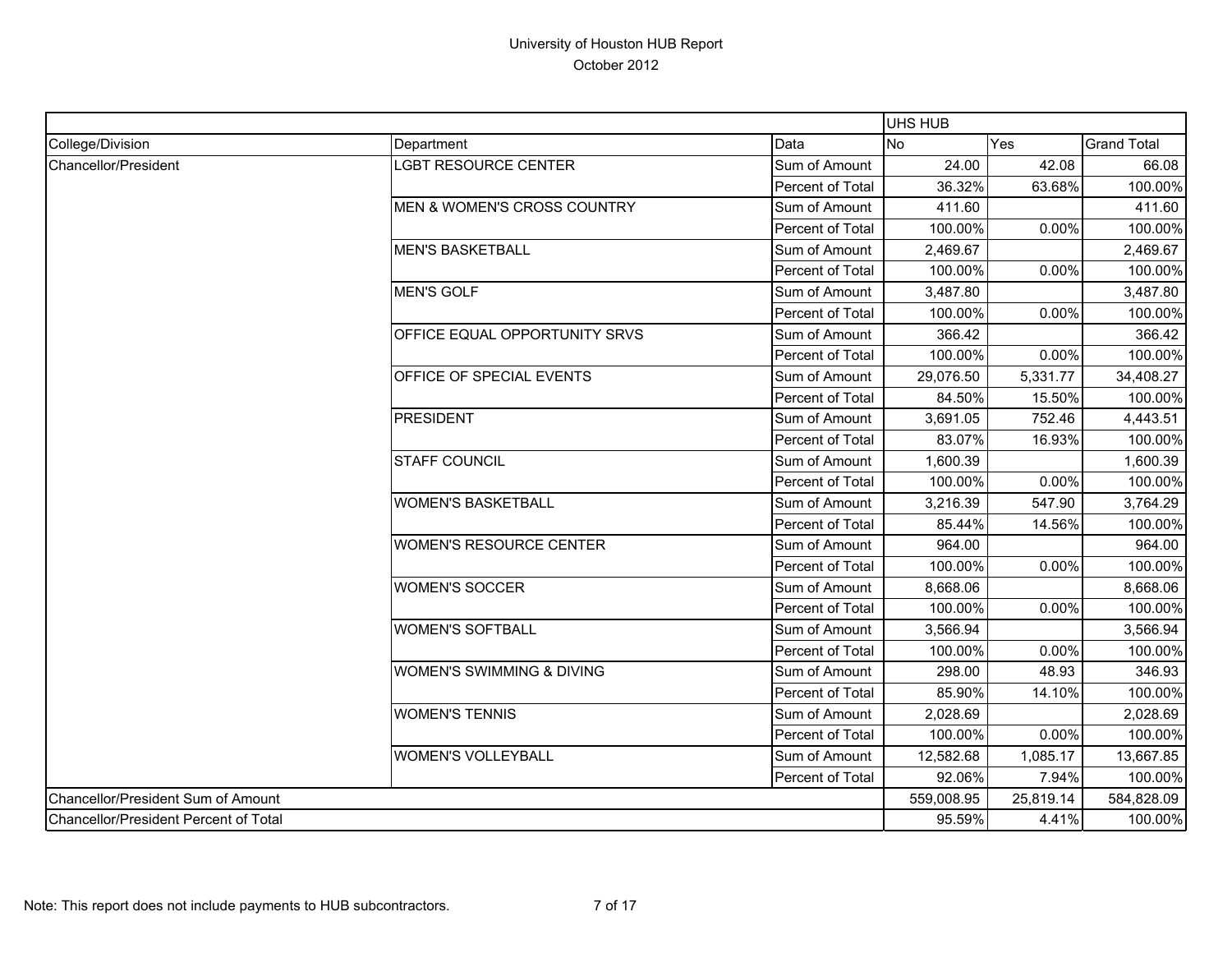|                                   |                                           |                  | UHS HUB    |           |                    |
|-----------------------------------|-------------------------------------------|------------------|------------|-----------|--------------------|
| College/Division                  | Department                                | Data             | <b>No</b>  | Yes       | <b>Grand Total</b> |
| Education                         | <b>ASIAN AMERICAN STUDIES</b>             | Sum of Amount    | 35,800.04  | 137.50    | 35,937.54          |
|                                   |                                           | Percent of Total | 99.62%     | 0.38%     | 100.00%            |
|                                   | CENTER FOR INFO TECH IN EDUCATION         | Sum of Amount    | 17,915.60  | 14,799.66 | 32,715.26          |
|                                   |                                           | Percent of Total | 54.76%     | 45.24%    | 100.00%            |
|                                   | <b>CONSISTENCY MGMT &amp; COOP DISCIP</b> | Sum of Amount    | 3,384.31   | 1,544.65  | 4,928.96           |
|                                   |                                           | Percent of Total | 68.66%     | 31.34%    | 100.00%            |
|                                   | <b>CURRICULUM AND INSTRUCTION</b>         | Sum of Amount    | 29,226.62  | 2,194.81  | 31,421.43          |
|                                   |                                           | Percent of Total | 93.01%     | 6.99%     | 100.00%            |
|                                   | DEAN, EDUCATION                           | Sum of Amount    | 11,113.00  | 3,815.79  | 14,928.79          |
|                                   |                                           | Percent of Total | 74.44%     | 25.56%    | 100.00%            |
|                                   | EDUCATIONAL PSYCHOLOGY                    | Sum of Amount    | 3,997.00   | 2,264.79  | 6,261.79           |
|                                   |                                           | Percent of Total | 63.83%     | 36.17%    | 100.00%            |
|                                   | <b>INSTITUTE FOR URBAN EDUCATION</b>      | Sum of Amount    |            | 23.79     | 23.79              |
|                                   |                                           | Percent of Total | 0.00%      | 100.00%   | 100.00%            |
| <b>Education Sum of Amount</b>    |                                           |                  | 101,436.57 | 24,780.99 | 126,217.56         |
| <b>Education Percent of Total</b> |                                           |                  | 80.37%     | 19.63%    | 100.00%            |
| Engineering                       | <b>BIOMEDICAL ENGINEERING</b>             | Sum of Amount    | 36,238.85  | 672.75    | 36,911.60          |
|                                   |                                           | Percent of Total | 98.18%     | 1.82%     | 100.00%            |
|                                   | <b>CHEMICAL ENGINEERING</b>               | Sum of Amount    | 212,766.98 | 29,136.42 | 241,903.40         |
|                                   |                                           | Percent of Total | 87.96%     | 12.04%    | 100.00%            |
|                                   | <b>CIVIL ENGINEERING</b>                  | Sum of Amount    | 204,847.47 | 10,087.25 | 214,934.72         |
|                                   |                                           | Percent of Total | 95.31%     | 4.69%     | 100.00%            |
|                                   | CTR FOR INNOVATIVE GROUTING               | Sum of Amount    | 11,953.32  |           | 11,953.32          |
|                                   |                                           | Percent of Total | 100.00%    | 0.00%     | 100.00%            |
|                                   | <b>DEAN, ENGINEERING</b>                  | Sum of Amount    | 56,910.41  | 17,611.68 | 74,522.09          |
|                                   |                                           | Percent of Total | 76.37%     | 23.63%    | 100.00%            |
|                                   | ELECTRICAL ENGINEERING                    | Sum of Amount    | 46,559.30  | 923.61    | 47,482.91          |
|                                   |                                           | Percent of Total | 98.05%     | 1.95%     | 100.00%            |
|                                   | <b>ENGINEERING SERVICES</b>               | Sum of Amount    | 1,688.87   | 24.69     | 1,713.56           |
|                                   |                                           | Percent of Total | 98.56%     | 1.44%     | 100.00%            |
|                                   | <b>INDUSTRIAL ENGINEERING</b>             | Sum of Amount    | 2,252.26   | 304.29    | 2,556.55           |
|                                   |                                           | Percent of Total | 88.10%     | 11.90%    | 100.00%            |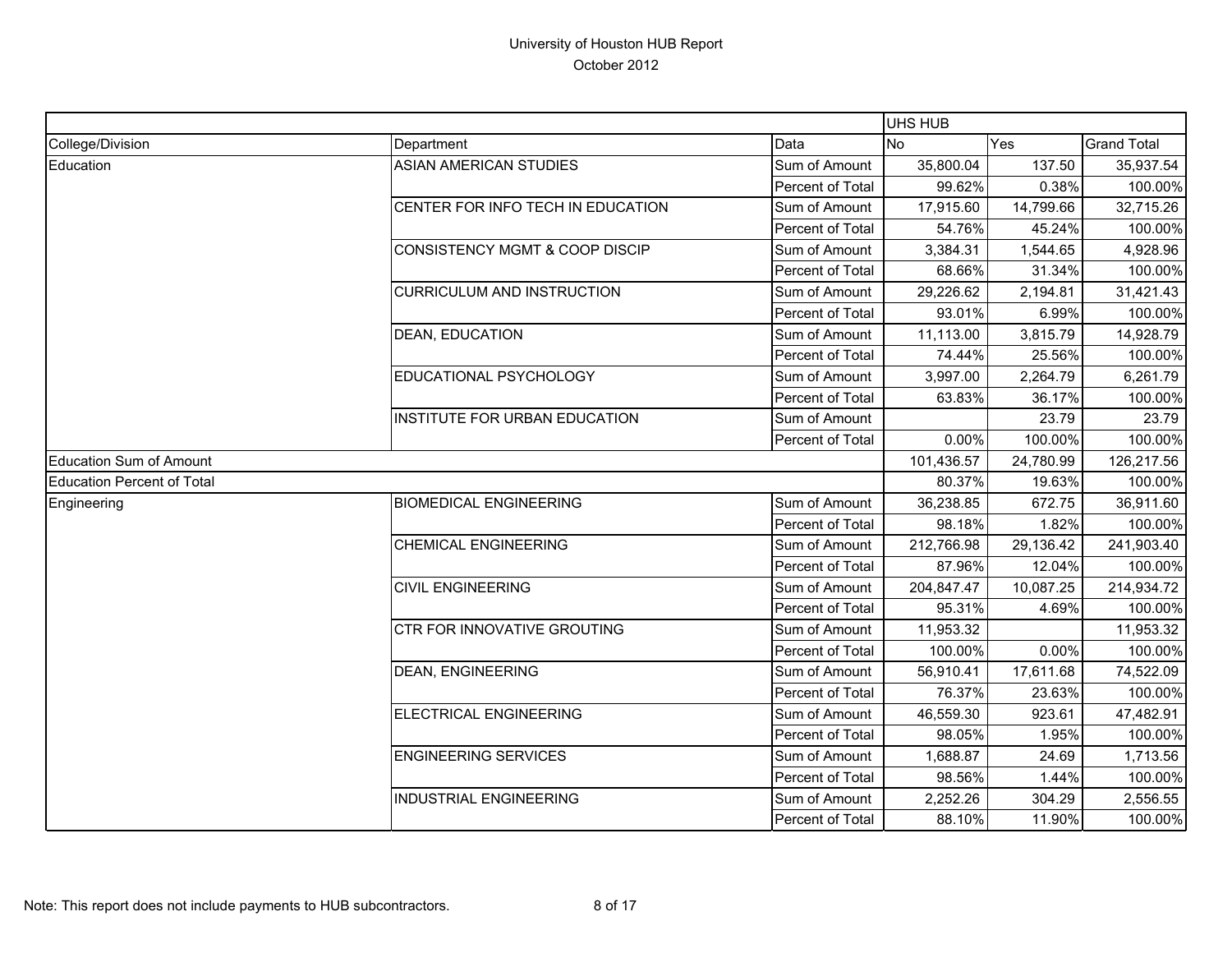|                                 |                                         |                  | <b>UHS HUB</b> |           |                    |
|---------------------------------|-----------------------------------------|------------------|----------------|-----------|--------------------|
| College/Division                | Department                              | Data             | <b>No</b>      | Yes       | <b>Grand Total</b> |
| Engineering                     | <b>INTEGRATED BIO &amp; NANO SYSTEM</b> | Sum of Amount    | 314.41         |           | 314.41             |
|                                 |                                         | Percent of Total | 100.00%        | 0.00%     | 100.00%            |
|                                 | MECHANICAL ENGINEERING                  | Sum of Amount    | 41,977.39      | 9,808.79  | 51,786.18          |
|                                 |                                         | Percent of Total | 81.06%         | 18.94%    | 100.00%            |
|                                 | NATL CTR FOR AIRBORNE LASER MAPPING     | Sum of Amount    | 49,773.44      |           | 49,773.44          |
|                                 |                                         | Percent of Total | 100.00%        | 0.00%     | 100.00%            |
|                                 | WIND ENERGY CENTER                      | Sum of Amount    | 89,801.09      |           | 89,801.09          |
|                                 |                                         | Percent of Total | 100.00%        | 0.00%     | 100.00%            |
| Engineering Sum of Amount       |                                         |                  | 755,083.79     | 68,569.48 | 823,653.27         |
| Engineering Percent of Total    |                                         |                  | 91.67%         | 8.33%     | 100.00%            |
| Graduate College of Social Work | ADMISSIONS-GCSW                         | Sum of Amount    | 2,310.88       | 0.00      | 2,310.88           |
|                                 |                                         | Percent of Total | 100.00%        | 0.00%     | 100.00%            |
|                                 | <b>ALUMNI &amp; CAREER SERVICES</b>     | Sum of Amount    | 373.35         | 72.44     | 445.79             |
|                                 |                                         | Percent of Total | 83.75%         | 16.25%    | 100.00%            |
|                                 | <b>AMERICAN HUMANICS</b>                | Sum of Amount    |                | 292.49    | 292.49             |
|                                 |                                         | Percent of Total | 0.00%          | 100.00%   | 100.00%            |
|                                 | CHILD & FAMILY CENTER                   | Sum of Amount    | 6,608.78       | 192.31    | 6,801.09           |
|                                 |                                         | Percent of Total | 97.17%         | 2.83%     | 100.00%            |
|                                 | CTR DRUG & SOCIAL POLICY RESRC          | Sum of Amount    | 37.86          | 138.30    | 176.16             |
|                                 |                                         | Percent of Total | 21.49%         | 78.51%    | 100.00%            |
|                                 | CTR FOR HEALTH EQUITY & EVAL            | Sum of Amount    | 23,765.26      |           | 23,765.26          |
|                                 |                                         | Percent of Total | 100.00%        | 0.00%     | 100.00%            |
|                                 | DEAN, SOCIAL WORK                       | Sum of Amount    | 30,062.32      | 1,066.19  | 31,128.51          |
|                                 |                                         | Percent of Total | 96.57%         | 3.43%     | 100.00%            |
|                                 | <b>FIELD OFFICE</b>                     | Sum of Amount    |                | 197.92    | 197.92             |
|                                 |                                         | Percent of Total | 0.00%          | 100.00%   | 100.00%            |
|                                 | <b>GCSW INFORMATION TECHNOLOGY</b>      | Sum of Amount    | 10,043.22      | 6,258.85  | 16,302.07          |
|                                 |                                         | Percent of Total | 61.61%         | 38.39%    | 100.00%            |
|                                 | <b>GCSW STUDENT SERVICES</b>            | Sum of Amount    |                | 117.34    | 117.34             |
|                                 |                                         | Percent of Total | 0.00%          | 100.00%   | 100.00%            |
|                                 | PHD PROGRAM                             | Sum of Amount    | 180.00         |           | 180.00             |
|                                 |                                         | Percent of Total | 100.00%        | 0.00%     | 100.00%            |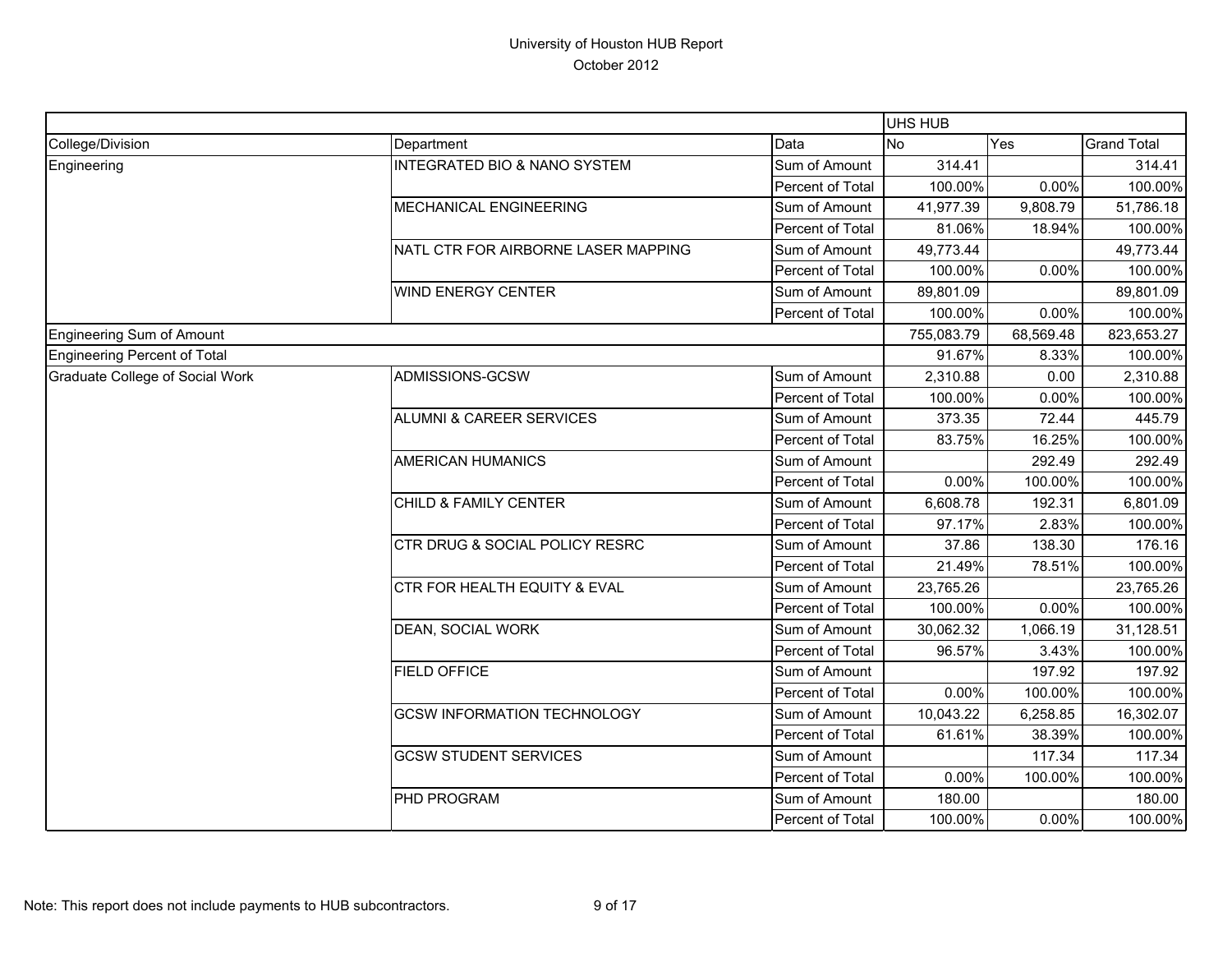|                                                  |                                          |                  | UHS HUB    |           |                    |
|--------------------------------------------------|------------------------------------------|------------------|------------|-----------|--------------------|
| College/Division                                 | Department                               | Data             | <b>No</b>  | Yes       | <b>Grand Total</b> |
| Graduate College of Social Work Sum of Amount    |                                          |                  | 73,381.67  | 8,335.84  | 81,717.51          |
| Graduate College of Social Work Percent of Total |                                          | 89.80%           | 10.20%     | 100.00%   |                    |
| <b>Honors College</b>                            | <b>DEAN, HONORS COLLEGE</b>              | Sum of Amount    | 9,972.66   | 2,360.21  | 12,332.87          |
|                                                  |                                          | Percent of Total | 80.86%     | 19.14%    | 100.00%            |
|                                                  | <b>HOUSTON TEACHERS INSTITUTE</b>        | Sum of Amount    | 515.64     | 19.98     | 535.62             |
|                                                  |                                          | Percent of Total | 96.27%     | 3.73%     | 100.00%            |
| Honors College Sum of Amount                     |                                          |                  | 10,488.30  | 2,380.19  | 12,868.49          |
| Honors College Percent of Total                  |                                          |                  | 81.50%     | 18.50%    | 100.00%            |
| Hotel and Restaurant Management                  | DEAN, HOTEL & RESTAURANT MANAG           | Sum of Amount    | 22,325.84  | 686.00    | 23,011.84          |
|                                                  |                                          | Percent of Total | 97.02%     | 2.98%     | 100.00%            |
|                                                  | HOTEL AND RESTAURANT MANAGEMENT          | Sum of Amount    | 256,544.81 | 9,929.87  | 266,474.68         |
|                                                  |                                          | Percent of Total | 96.27%     | 3.73%     | 100.00%            |
| Hotel and Restaurant Management Sum of Amount    |                                          |                  | 278,870.65 | 10,615.87 | 289,486.52         |
| Hotel and Restaurant Management Percent of Total |                                          |                  | 96.33%     | 3.67%     | 100.00%            |
| Law Center                                       | ASSOCIATE DEAN, LAW                      | Sum of Amount    |            | 269.72    | 269.72             |
|                                                  |                                          | Percent of Total | 0.00%      | 100.00%   | 100.00%            |
|                                                  | <b>BLAKELEY INSTITUTE</b>                | Sum of Amount    | 12,196.03  | 128.98    | 12,325.01          |
|                                                  |                                          | Percent of Total | 98.95%     | 1.05%     | 100.00%            |
|                                                  | <b>BUSINESS SERVICES, LAW</b>            | Sum of Amount    |            | 4,625.66  | 4,625.66           |
|                                                  |                                          | Percent of Total | 0.00%      | 100.00%   | 100.00%            |
|                                                  | CAREER SERVICES, LAW                     | Sum of Amount    | 3,752.16   | 146.46    | 3,898.62           |
|                                                  |                                          | Percent of Total | 96.24%     | 3.76%     | 100.00%            |
|                                                  | DEAN, LAW                                | Sum of Amount    | 45.73      | 8,920.67  | 8,966.40           |
|                                                  |                                          | Percent of Total | 0.51%      | 99.49%    | 100.00%            |
|                                                  | <b>EXTERNAL AFFAIRS, LAW</b>             | Sum of Amount    |            | 473.82    | 473.82             |
|                                                  |                                          | Percent of Total | 0.00%      | 100.00%   | 100.00%            |
|                                                  | FACILITIES, LAW                          | Sum of Amount    | 4,531.38   | 3,007.54  | 7,538.92           |
|                                                  |                                          | Percent of Total | 60.11%     | 39.89%    | 100.00%            |
|                                                  | FACULTY SUPPORT LAW                      | Sum of Amount    | 3,752.15   | 2,184.38  | 5,936.53           |
|                                                  |                                          | Percent of Total | 63.20%     | 36.80%    | 100.00%            |
|                                                  | <b>HEALTH LAW &amp; POLICY INSTITUTE</b> | Sum of Amount    | 32.65      | 901.85    | 934.50             |
|                                                  |                                          | Percent of Total | 3.49%      | 96.51%    | 100.00%            |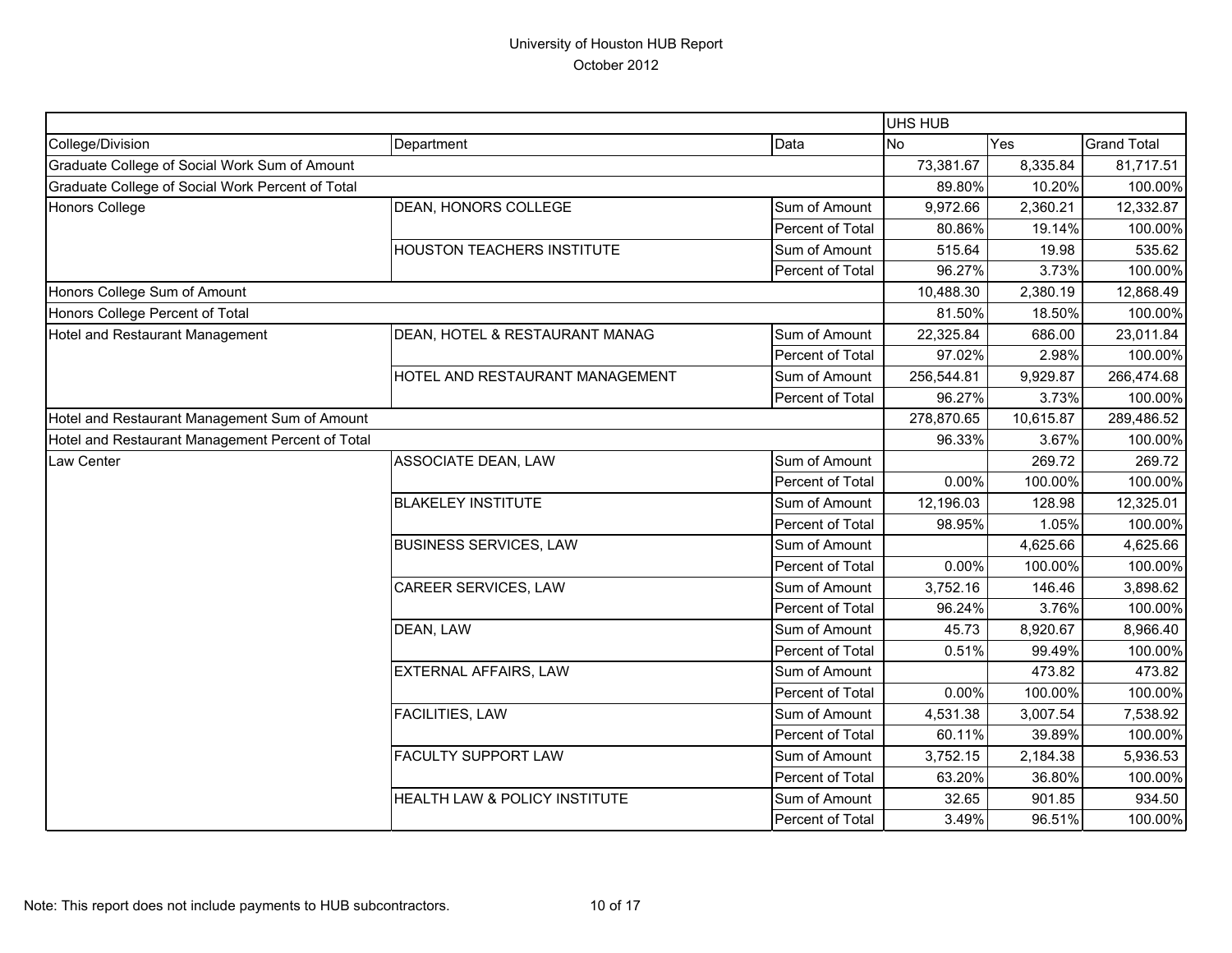|                                  |                                     |                         | <b>UHS HUB</b> |           |                    |
|----------------------------------|-------------------------------------|-------------------------|----------------|-----------|--------------------|
| College/Division                 | Department                          | Data                    | <b>No</b>      | Yes       | <b>Grand Total</b> |
| Law Center                       | INST OF HIGHER EDU & GOVERNANCE LAW | Sum of Amount           | 67.40          |           | 67.40              |
|                                  |                                     | Percent of Total        | 100.00%        | 0.00%     | 100.00%            |
|                                  | LAW INFORMATION TECHNOLOGY          | Sum of Amount           | 23,410.47      | 2,951.83  | 26,362.30          |
|                                  |                                     | Percent of Total        | 88.80%         | 11.20%    | 100.00%            |
|                                  | <b>LAW LIBRARY</b>                  | Sum of Amount           | 128,434.75     | 46.40     | 128,481.15         |
|                                  |                                     | <b>Percent of Total</b> | 99.96%         | 0.04%     | 100.00%            |
|                                  | LEGAL AID CLINIC, LAW               | Sum of Amount           | 591.22         | 357.98    | 949.20             |
|                                  |                                     | Percent of Total        | 62.29%         | 37.71%    | 100.00%            |
|                                  | PUBLIC RELS & MARKETING, LAW        | Sum of Amount           | 2,490.00       |           | 2,490.00           |
|                                  |                                     | Percent of Total        | 100.00%        | 0.00%     | 100.00%            |
|                                  | STUDENT ORGANIZATION, LAW           | Sum of Amount           | 1,538.15       |           | 1,538.15           |
|                                  |                                     | Percent of Total        | 100.00%        | 0.00%     | 100.00%            |
|                                  | STUDENT SERVICES, LAW               | Sum of Amount           | 5,267.88       | 8.59      | 5,276.47           |
|                                  |                                     | Percent of Total        | 99.84%         | 0.16%     | 100.00%            |
| Law Center Sum of Amount         |                                     |                         | 186,109.97     | 24,023.88 | 210,133.85         |
| Law Center Percent of Total      |                                     |                         | 88.57%         | 11.43%    | 100.00%            |
| Liberal Arts and Social Sciences | <b>AEROSPACE STUDIES</b>            | Sum of Amount           | 871.76         | 235.24    | 1,107.00           |
|                                  |                                     | Percent of Total        | 78.75%         | 21.25%    | 100.00%            |
|                                  | AFRICAN-AMERICAN STUDIES            | Sum of Amount           | 559.63         | 2,358.44  | 2,918.07           |
|                                  |                                     | Percent of Total        | 19.18%         | 80.82%    | 100.00%            |
|                                  | <b>ART</b>                          | Sum of Amount           | 15,248.77      | 3,505.63  | 18,754.40          |
|                                  |                                     | Percent of Total        | 81.31%         | 18.69%    | 100.00%            |
|                                  | <b>ARTE PUBLICO</b>                 | Sum of Amount           | 55,701.51      | 882.08    | 56,583.59          |
|                                  |                                     | Percent of Total        | 98.44%         | 1.56%     | 100.00%            |
|                                  | <b>BAND</b>                         | Sum of Amount           | 19,660.28      | 477.90    | 20,138.18          |
|                                  |                                     | Percent of Total        | 97.63%         | 2.37%     | 100.00%            |
|                                  | <b>BLAFFER GALLERY</b>              | Sum of Amount           | 35,351.05      | 185.15    | 35,536.20          |
|                                  |                                     | Percent of Total        | 99.48%         | 0.52%     | 100.00%            |
|                                  | CENTER FOR PUBLIC HISTORY           | Sum of Amount           | 2,264.85       |           | 2,264.85           |
|                                  |                                     | Percent of Total        | 100.00%        | 0.00%     | 100.00%            |
|                                  | CENTER FOR PUBLIC POLICY            | Sum of Amount           | 18,943.10      | 288.97    | 19,232.07          |
|                                  |                                     | Percent of Total        | 98.50%         | 1.50%     | 100.00%            |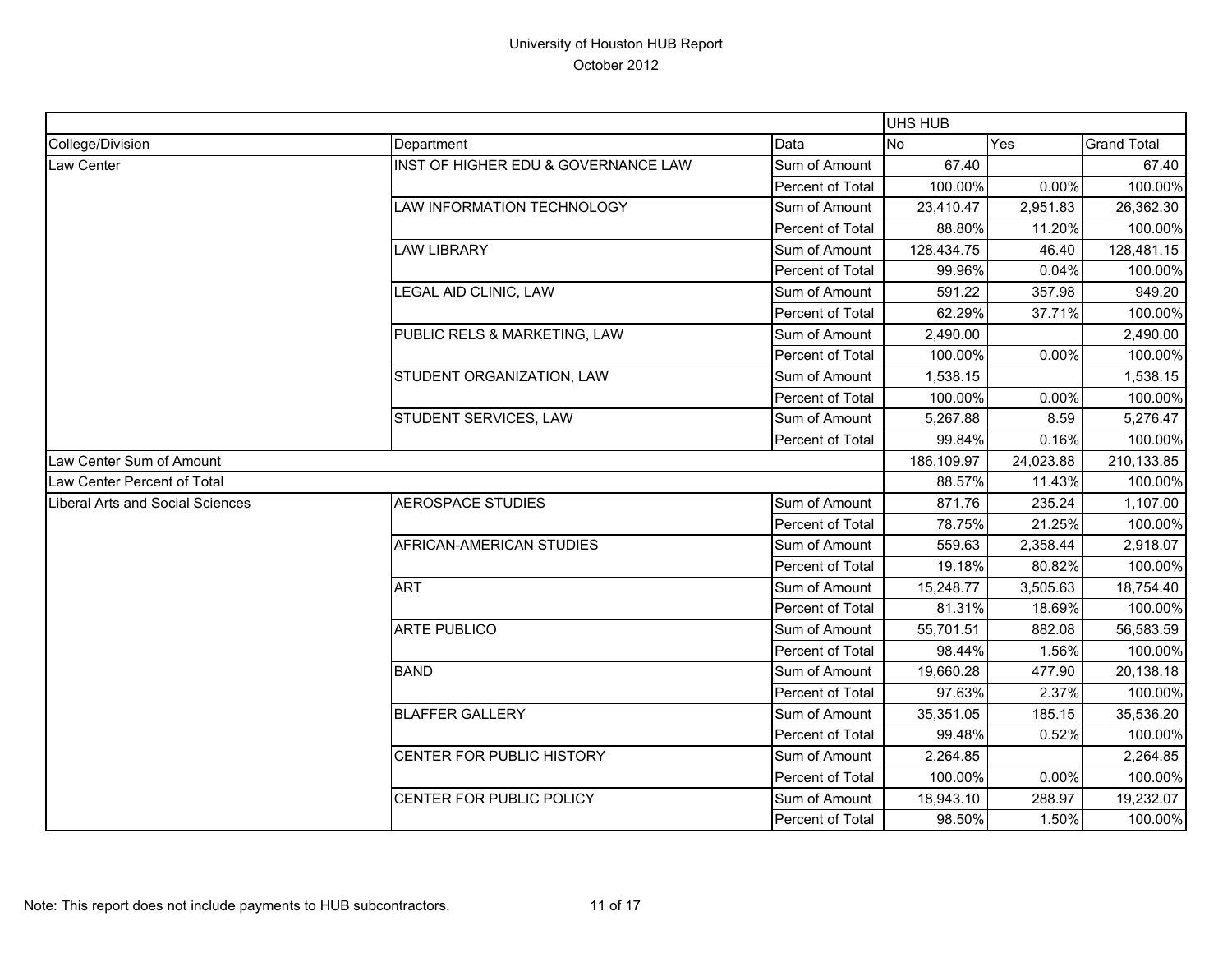|                                         |                                 |                  | UHS HUB    |          |                    |
|-----------------------------------------|---------------------------------|------------------|------------|----------|--------------------|
| College/Division                        | Department                      | Data             | <b>No</b>  | Yes      | <b>Grand Total</b> |
| <b>Liberal Arts and Social Sciences</b> | <b>COMMUNICATION</b>            | Sum of Amount    | 114,450.82 | 3,976.12 | 118,426.94         |
|                                         |                                 | Percent of Total | 96.64%     | 3.36%    | 100.00%            |
|                                         | <b>COMMUNICATIONS DISORDERS</b> | Sum of Amount    | 8,745.49   | 579.97   | 9,325.46           |
|                                         |                                 | Percent of Total | 93.78%     | 6.22%    | 100.00%            |
|                                         | COMPARATIVE CULTURAL STUDIES    | Sum of Amount    | 3,057.66   | 34.21    | 3,091.87           |
|                                         |                                 | Percent of Total | 98.89%     | 1.11%    | 100.00%            |
|                                         | CWMCA CENTER FOR THE ARTS       | Sum of Amount    | 12,757.84  | 1,505.45 | 14,263.29          |
|                                         |                                 | Percent of Total | 89.45%     | 10.55%   | 100.00%            |
|                                         | DEAN, LIBERAL ARTS & SOC SCI    | Sum of Amount    | 19,129.22  | 958.28   | 20,087.50          |
|                                         |                                 | Percent of Total | 95.23%     | 4.77%    | 100.00%            |
|                                         | <b>ECONOMICS</b>                | Sum of Amount    | 2,013.39   | (151.72) | 1,861.67           |
|                                         |                                 | Percent of Total | 108.15%    | $-8.15%$ | 100.00%            |
|                                         | <b>ENGLISH</b>                  | Sum of Amount    | 7,512.48   | 1,696.35 | 9,208.83           |
|                                         |                                 | Percent of Total | 81.58%     | 18.42%   | 100.00%            |
|                                         | HEALTH AND HUMAN PERFORMANCE    | Sum of Amount    | 18,837.45  | 9,888.53 | 28,725.98          |
|                                         |                                 | Percent of Total | 65.58%     | 34.42%   | 100.00%            |
|                                         | <b>HISPANIC STUDIES</b>         | Sum of Amount    | 8,142.06   | (359.18) | 7,782.88           |
|                                         |                                 | Percent of Total | 104.62%    | $-4.62%$ | 100.00%            |
|                                         | <b>HISTORY</b>                  | Sum of Amount    | 1,611.85   | 368.10   | 1,979.95           |
|                                         |                                 | Percent of Total | 81.41%     | 18.59%   | 100.00%            |
|                                         | MEXICAN-AMERICAN STUDIES        | Sum of Amount    | 2,511.90   | 676.60   | 3,188.50           |
|                                         |                                 | Percent of Total | 78.78%     | 21.22%   | 100.00%            |
|                                         | MODERN AND CLASSICAL LANGUAGES  | Sum of Amount    | 3,572.54   | 959.85   | 4,532.39           |
|                                         |                                 | Percent of Total | 78.82%     | 21.18%   | 100.00%            |
|                                         | <b>MUSIC</b>                    | Sum of Amount    | 13,420.70  | 5,362.91 | 18,783.61          |
|                                         |                                 | Percent of Total | 71.45%     | 28.55%   | 100.00%            |
|                                         | PHILOSOPHY                      | Sum of Amount    | 454.08     | 53.65    | 507.73             |
|                                         |                                 | Percent of Total | 89.43%     | 10.57%   | 100.00%            |
|                                         | POLITICAL SCIENCE               | Sum of Amount    | 2,951.90   | 2,996.50 | 5,948.40           |
|                                         |                                 | Percent of Total | 49.63%     | 50.37%   | 100.00%            |
|                                         | <b>PSYCHOLOGY</b>               | Sum of Amount    | 36,406.58  | 7,552.90 | 43,959.48          |
|                                         |                                 | Percent of Total | 82.82%     | 17.18%   | 100.00%            |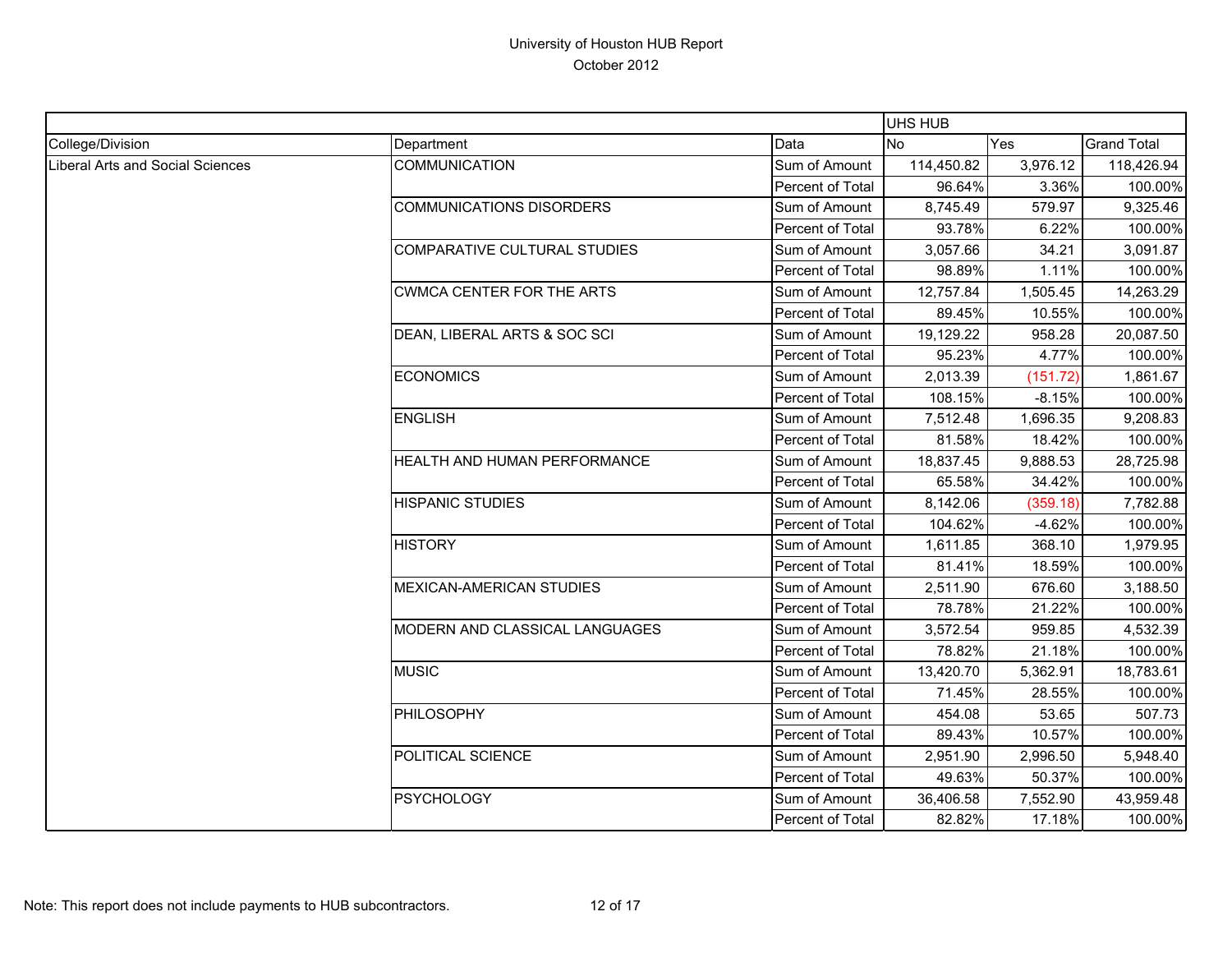|                                                   |                                               |                  | UHS HUB          |                                                                                                                                                                                                                                    |                    |
|---------------------------------------------------|-----------------------------------------------|------------------|------------------|------------------------------------------------------------------------------------------------------------------------------------------------------------------------------------------------------------------------------------|--------------------|
| College/Division                                  | Department                                    | Data             | <b>No</b><br>Yes |                                                                                                                                                                                                                                    | <b>Grand Total</b> |
| <b>Liberal Arts and Social Sciences</b>           | SOCIOLOGY                                     | Sum of Amount    | 1,582.23         | 3,475.55                                                                                                                                                                                                                           | 5,057.78           |
|                                                   |                                               | Percent of Total | 31.28%           | 68.72%                                                                                                                                                                                                                             | 100.00%            |
|                                                   | <b>THEATER</b>                                | Sum of Amount    | 35,748.81        | 692.99                                                                                                                                                                                                                             | 36,441.80          |
|                                                   |                                               | Percent of Total | 98.10%           | 1.90%                                                                                                                                                                                                                              | 100.00%            |
|                                                   | <b>WOMEN'S STUDIES PROGRAM</b>                | Sum of Amount    | 6,128.28         | 159.72                                                                                                                                                                                                                             | 6,288.00           |
|                                                   |                                               | Percent of Total | 97.46%           |                                                                                                                                                                                                                                    | 100.00%            |
| Liberal Arts and Social Sciences Sum of Amount    |                                               |                  | 447,636.23       | 48,360.19                                                                                                                                                                                                                          | 495,996.42         |
| Liberal Arts and Social Sciences Percent of Total |                                               |                  | 90.25%           |                                                                                                                                                                                                                                    | 100.00%            |
| Library                                           | UNIVERSITY LIBRARIES                          | Sum of Amount    | 206,529.34       | 127,006.59                                                                                                                                                                                                                         | 333,535.93         |
|                                                   |                                               | Percent of Total | 61.92%           | 38.08%                                                                                                                                                                                                                             | 100.00%            |
| Library Sum of Amount                             |                                               |                  | 206,529.34       | 127,006.59                                                                                                                                                                                                                         | 333,535.93         |
| Library Percent of Total                          |                                               |                  | 61.92%           |                                                                                                                                                                                                                                    | 100.00%            |
| <b>Natural Science and Mathematics</b>            | <b>BIOLOGY &amp; BIOCHEMISTRY</b>             | Sum of Amount    | 225,916.27       | 9,089.58                                                                                                                                                                                                                           | 235,005.85         |
|                                                   |                                               | Percent of Total | 96.13%           |                                                                                                                                                                                                                                    | 100.00%            |
|                                                   | <b>CHEMISTRY</b>                              | Sum of Amount    | 59,877.04        | 1,676.59                                                                                                                                                                                                                           | 61,553.63          |
|                                                   |                                               | Percent of Total | 97.28%           | 2.72%                                                                                                                                                                                                                              | 100.00%            |
|                                                   | <b>COMPUTER SCIENCE</b>                       | Sum of Amount    | 17,669.57        | 2,371.66                                                                                                                                                                                                                           | 20,041.23          |
|                                                   |                                               | Percent of Total | 88.17%           |                                                                                                                                                                                                                                    | 100.00%            |
|                                                   | CTR FOR NUCLEAR RECEPTORS & CELL SIGNALING    | Sum of Amount    | 89,060.17        | 10,935.57                                                                                                                                                                                                                          | 99,995.74          |
|                                                   |                                               | Percent of Total | 89.06%           |                                                                                                                                                                                                                                    | 100.00%            |
|                                                   | DEAN, NATURAL SCIENCE & MATHE                 | Sum of Amount    | 70,549.21        | 9,465.25                                                                                                                                                                                                                           | 80,014.46          |
|                                                   |                                               | Percent of Total | 88.17%           | 11.83%                                                                                                                                                                                                                             | 100.00%            |
|                                                   | EARTH AND ATMOSPHERIC SCIENCES                | Sum of Amount    | 191,015.36       | 2.54%<br>9.75%<br>38.08%<br>3.87%<br>11.83%<br>10.94%<br>9,296.19<br>95.36%<br>4.64%<br>12,069.15<br>100.00%<br>0.00%<br>14,259.76<br>12,752.29<br>52.79%<br>47.21%<br>4,952.15<br>94.37%<br>5.63%<br>60,539.28<br>92.65%<br>7.35% | 200,311.55         |
|                                                   |                                               | Percent of Total |                  |                                                                                                                                                                                                                                    | 100.00%            |
|                                                   | INST FOR MULTIDIM AIR QUALITY STUDIES (IMAQS) | Sum of Amount    |                  |                                                                                                                                                                                                                                    | 12,069.15          |
|                                                   |                                               | Percent of Total |                  |                                                                                                                                                                                                                                    | 100.00%            |
|                                                   | <b>MATHEMATICS</b>                            | Sum of Amount    |                  |                                                                                                                                                                                                                                    | 27,012.05          |
|                                                   |                                               | Percent of Total |                  |                                                                                                                                                                                                                                    | 100.00%            |
|                                                   | <b>PHYSICS</b>                                | Sum of Amount    | 82,963.98        |                                                                                                                                                                                                                                    | 87,916.13          |
|                                                   |                                               | Percent of Total |                  |                                                                                                                                                                                                                                    | 100.00%            |
| Natural Science and Mathematics Sum of Amount     |                                               |                  | 763,380.51       |                                                                                                                                                                                                                                    | 823,919.79         |
| Natural Science and Mathematics Percent of Total  |                                               |                  |                  |                                                                                                                                                                                                                                    | 100.00%            |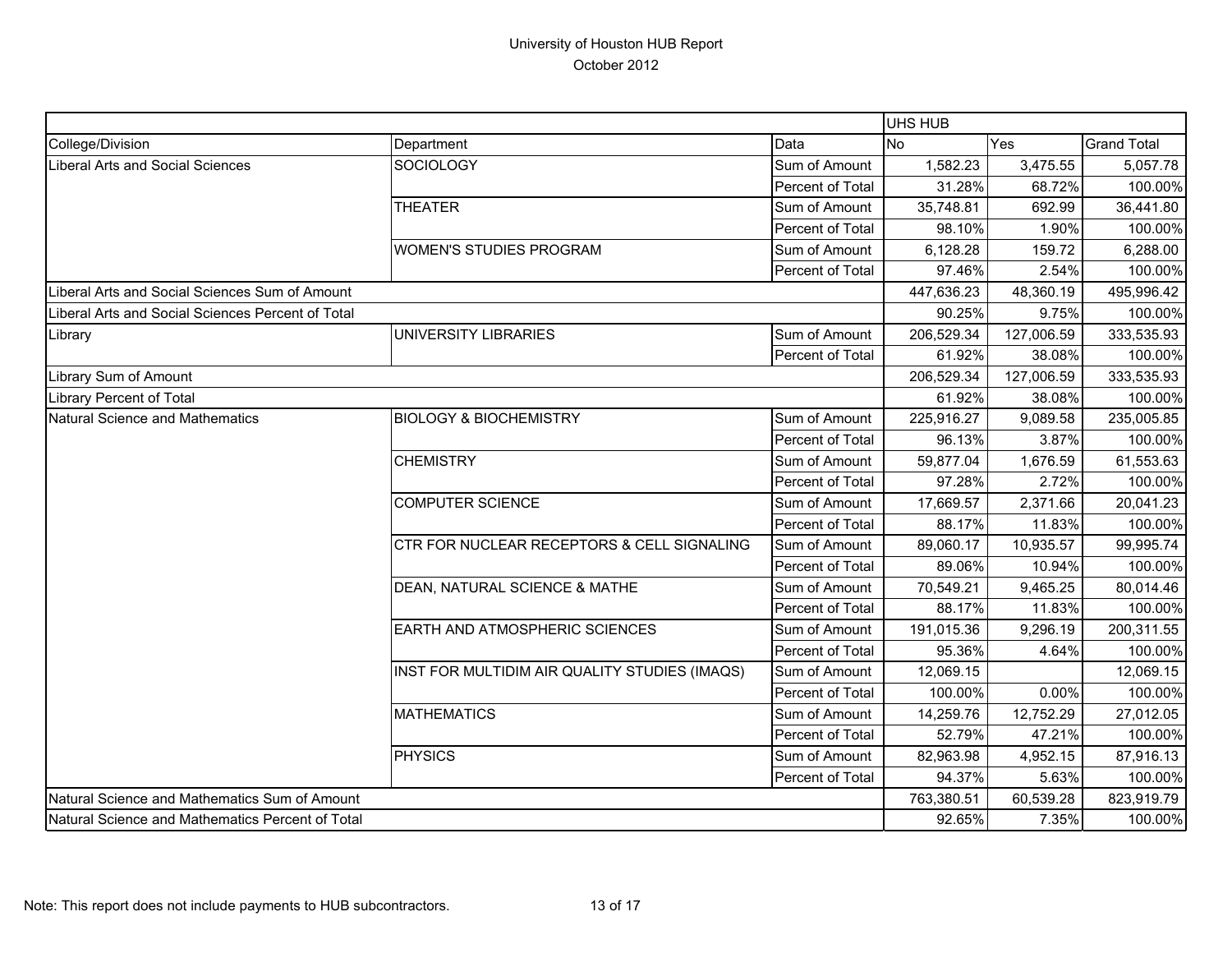|                            |                                 |                         | UHS HUB    |            |                    |
|----------------------------|---------------------------------|-------------------------|------------|------------|--------------------|
| College/Division           | Department                      | Data                    | <b>No</b>  | Yes        | <b>Grand Total</b> |
| Optometry                  | DEAN, OPTOMETRY                 | Sum of Amount           | 28,303.84  | 48,743.08  | 77,046.92          |
|                            |                                 | Percent of Total        | 36.74%     | 63.26%     | 100.00%            |
|                            | OPT VISION SCIENCES             | Sum of Amount           | 143,795.72 | 1,196.61   | 144,992.33         |
|                            |                                 | Percent of Total        | 99.17%     | 0.83%      | 100.00%            |
|                            | OPTOMETRY CLINIC                | Sum of Amount           | 128,126.41 | 27,871.07  | 155,997.48         |
|                            |                                 | <b>Percent of Total</b> | 82.13%     | 17.87%     | 100.00%            |
| Optometry Sum of Amount    |                                 |                         | 300,225.97 | 77,810.76  | 378,036.73         |
| Optometry Percent of Total |                                 |                         | 79.42%     | 20.58%     | 100.00%            |
| Pharmacy                   | CLINICAL PHARMACY & ADMINISTRA  | Sum of Amount           | 45,710.77  | 7,771.39   | 53,482.16          |
|                            |                                 | Percent of Total        | 85.47%     | 14.53%     | 100.00%            |
|                            | <b>DEAN, PHARMACY</b>           | Sum of Amount           | 36,833.89  | 2,278.88   | 39,112.77          |
|                            |                                 | Percent of Total        | 94.17%     | 5.83%      | 100.00%            |
|                            | PHARMACOLOGICAL & PHARMACEUTIC  | Sum of Amount           | 46,311.38  | 4,264.16   | 50,575.54          |
|                            |                                 | Percent of Total        | 91.57%     | 8.43%      | 100.00%            |
| Pharmacy Sum of Amount     |                                 | 128,856.04              | 14,314.43  | 143,170.47 |                    |
| Pharmacy Percent of Total  |                                 |                         | 90.00%     | 10.00%     | 100.00%            |
| Research                   | ANIMAL CARE OPERATIONS          | Sum of Amount           | 31,609.14  | 141.95     | 31,751.09          |
|                            |                                 | Percent of Total        | 99.55%     | 0.45%      | 100.00%            |
|                            | CENTER FOR ADVANCED MATERIALS   | Sum of Amount           | 11,110.33  |            | 11,110.33          |
|                            |                                 | Percent of Total        | 100.00%    | 0.00%      | 100.00%            |
|                            | CTR FOR BIOMED/ENVIRON GENOMIC  | Sum of Amount           | 951.97     | 438.58     | 1,390.55           |
|                            |                                 | Percent of Total        | 68.46%     | 31.54%     | 100.00%            |
|                            | CTR NEURO AND BIOMECH RESEARCH  | Sum of Amount           | 4,308.53   |            | 4,308.53           |
|                            |                                 | Percent of Total        | 100.00%    | 0.00%      | 100.00%            |
|                            | <b>GRANTS AND CONTRACTS</b>     | Sum of Amount           | 354.53     | 334.33     | 688.86             |
|                            |                                 | Percent of Total        | 51.47%     | 48.53%     | 100.00%            |
|                            | HOUSTON COASTAL CENTER          | Sum of Amount           | 1,159.98   |            | 1,159.98           |
|                            |                                 | Percent of Total        | 100.00%    | 0.00%      | 100.00%            |
|                            | INSTITUTE FOR MOLECULAR DESIGN  | Sum of Amount           | 14,741.28  |            | 14,741.28          |
|                            |                                 | Percent of Total        | 100.00%    | 0.00%      | 100.00%            |
|                            | <b>INSTITUTE FOR NANOENERGY</b> | Sum of Amount           | 918.78     | 106.31     | 1,025.09           |
|                            |                                 | Percent of Total        | 89.63%     | 10.37%     | 100.00%            |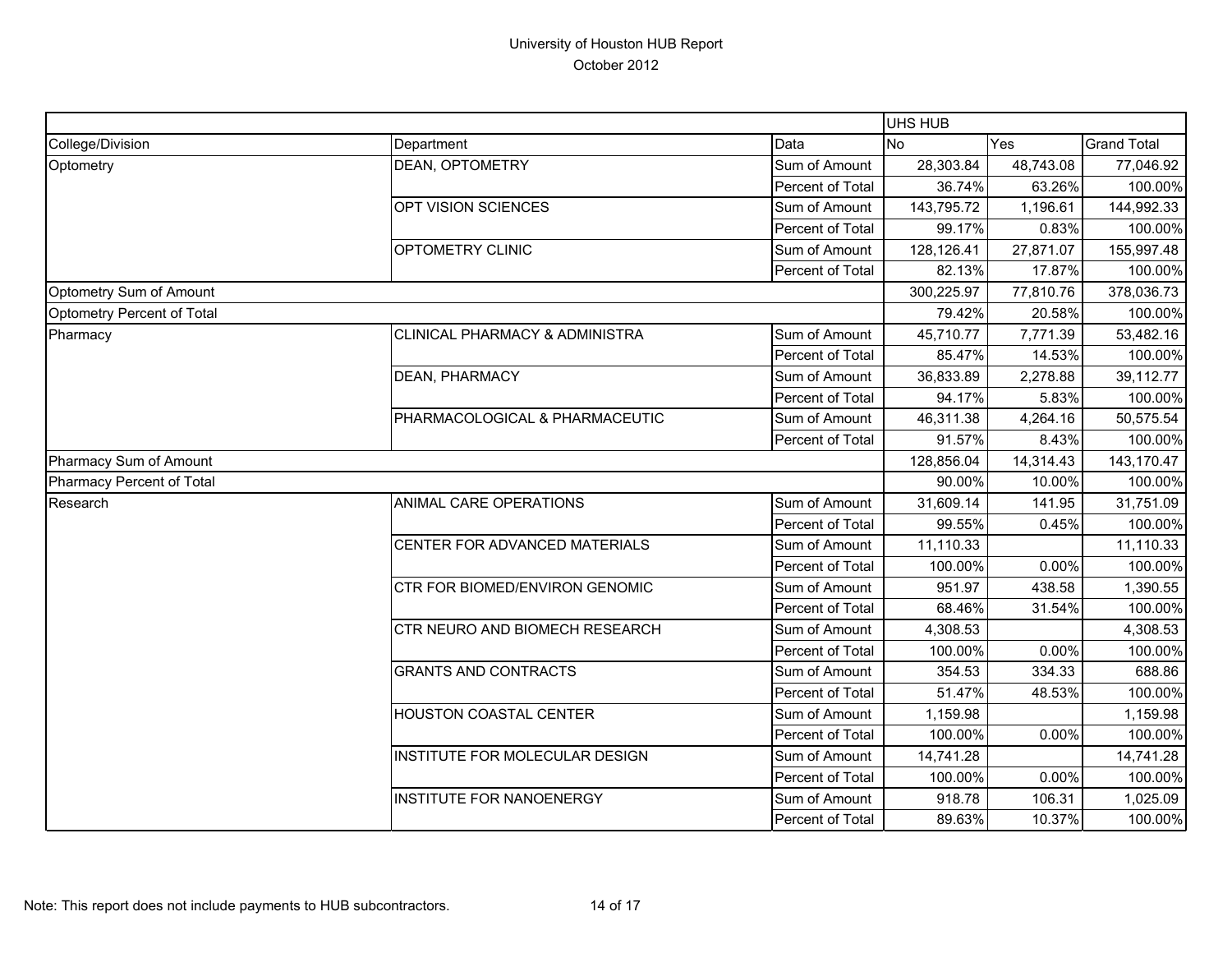|                                  |                                         |                  | <b>UHS HUB</b> |                                                                                                                                                                                                                                                                                                                                                                                                                                                                       |                    |
|----------------------------------|-----------------------------------------|------------------|----------------|-----------------------------------------------------------------------------------------------------------------------------------------------------------------------------------------------------------------------------------------------------------------------------------------------------------------------------------------------------------------------------------------------------------------------------------------------------------------------|--------------------|
| College/Division                 | Department                              | Data             | <b>No</b>      | Yes                                                                                                                                                                                                                                                                                                                                                                                                                                                                   | <b>Grand Total</b> |
| Research                         | OFFICE OF TECHNOLOGY MANAGEMENT         | Sum of Amount    | 996.39         |                                                                                                                                                                                                                                                                                                                                                                                                                                                                       | 996.39             |
|                                  |                                         | Percent of Total | 100.00%        | 0.00%                                                                                                                                                                                                                                                                                                                                                                                                                                                                 |                    |
|                                  | <b>RESEARCH DIVISION OFFICE</b>         | Sum of Amount    | 21,328.88      | 715.51                                                                                                                                                                                                                                                                                                                                                                                                                                                                | 22,044.39          |
|                                  |                                         | Percent of Total | 96.75%         | 3.25%                                                                                                                                                                                                                                                                                                                                                                                                                                                                 |                    |
|                                  | <b>RESEARCH FINANCIAL SERVICES</b>      | Sum of Amount    | 80,117.98      |                                                                                                                                                                                                                                                                                                                                                                                                                                                                       | 80,117.98          |
|                                  |                                         | Percent of Total | 100.00%        | 0.00%                                                                                                                                                                                                                                                                                                                                                                                                                                                                 |                    |
|                                  | <b>RESEARCH INFORMATION CENTER</b>      | Sum of Amount    | 141,757.46     |                                                                                                                                                                                                                                                                                                                                                                                                                                                                       | 141,757.46         |
|                                  |                                         | Percent of Total | 100.00%        | 0.00%                                                                                                                                                                                                                                                                                                                                                                                                                                                                 | 100.00%            |
|                                  | RESEARCH POLICIES/COMPLIANCE/COMMITTEES | Sum of Amount    | 592.50         |                                                                                                                                                                                                                                                                                                                                                                                                                                                                       | 592.50             |
|                                  |                                         | Percent of Total | 100.00%        | 0.00%                                                                                                                                                                                                                                                                                                                                                                                                                                                                 |                    |
|                                  | <b>TIMES</b>                            | Sum of Amount    | 36,064.36      | 4,747.71                                                                                                                                                                                                                                                                                                                                                                                                                                                              | 40,812.07          |
|                                  |                                         | Percent of Total | 88.37%         | 11.63%                                                                                                                                                                                                                                                                                                                                                                                                                                                                | 100.00%            |
|                                  | TX CTR SUPERCONDUCTIVITY AT UH          | Sum of Amount    | 95,406.30      | 100.00%<br>100.00%<br>100.00%<br>100.00%<br>3,322.57<br>98,728.87<br>3.37%<br>100.00%<br>43,189.85<br>9,503.55<br>22.00%<br>100.00%<br>86,972.55<br>0.00%<br>100.00%<br>19,310.51<br>581,387.77<br>3.32%<br>100.00%<br>2,947.61<br>21,491.70<br>13.72%<br>100.00%<br>53,444.51<br>296.46<br>0.55%<br>100.00%<br>10,014.93<br>3,083.20<br>30.79%<br>100.00%<br>3,715.17<br>1,018.73<br>27.42%<br>100.00%<br>43.17<br>992.95<br>4.35%<br>100.00%<br>656.13<br>29,884.25 |                    |
|                                  |                                         | Percent of Total |                |                                                                                                                                                                                                                                                                                                                                                                                                                                                                       |                    |
|                                  | TX LEARNING/COMPUTATIONAL CTR           | Sum of Amount    | 33,686.30      | 96.63%<br>78.00%                                                                                                                                                                                                                                                                                                                                                                                                                                                      |                    |
|                                  |                                         | Percent of Total |                |                                                                                                                                                                                                                                                                                                                                                                                                                                                                       |                    |
|                                  | TX OBESITY RESEARCH CENTER              | Sum of Amount    | 86,972.55      |                                                                                                                                                                                                                                                                                                                                                                                                                                                                       |                    |
|                                  |                                         | Percent of Total | 100.00%        |                                                                                                                                                                                                                                                                                                                                                                                                                                                                       |                    |
| Research Sum of Amount           |                                         |                  | 562,077.26     |                                                                                                                                                                                                                                                                                                                                                                                                                                                                       |                    |
| <b>Research Percent of Total</b> |                                         | 96.68%           |                |                                                                                                                                                                                                                                                                                                                                                                                                                                                                       |                    |
| <b>Student Affairs</b>           | <b>CAMPUS RECREATION</b>                | Sum of Amount    | 18,544.09      |                                                                                                                                                                                                                                                                                                                                                                                                                                                                       |                    |
|                                  |                                         | Percent of Total | 86.28%         |                                                                                                                                                                                                                                                                                                                                                                                                                                                                       |                    |
|                                  | CENTER FOR STUDENT INVOLVEMENT          | Sum of Amount    | 53,148.05      |                                                                                                                                                                                                                                                                                                                                                                                                                                                                       |                    |
|                                  |                                         | Percent of Total | 99.45%         |                                                                                                                                                                                                                                                                                                                                                                                                                                                                       |                    |
|                                  | CHILDREN'S LEARNING CENTER              | Sum of Amount    | 6,931.73       |                                                                                                                                                                                                                                                                                                                                                                                                                                                                       |                    |
|                                  |                                         | Percent of Total | 69.21%         |                                                                                                                                                                                                                                                                                                                                                                                                                                                                       |                    |
|                                  | COUNSELING AND PSYCH SVCS               | Sum of Amount    | 2,696.44       |                                                                                                                                                                                                                                                                                                                                                                                                                                                                       |                    |
|                                  |                                         | Percent of Total | 72.58%         |                                                                                                                                                                                                                                                                                                                                                                                                                                                                       |                    |
|                                  | <b>CTR FOR LEADERSHIP &amp; FSL</b>     | Sum of Amount    | 949.78         |                                                                                                                                                                                                                                                                                                                                                                                                                                                                       |                    |
|                                  |                                         | Percent of Total | 95.65%         |                                                                                                                                                                                                                                                                                                                                                                                                                                                                       |                    |
|                                  | <b>DEAN OF STUDENTS</b>                 | Sum of Amount    | 29,228.12      |                                                                                                                                                                                                                                                                                                                                                                                                                                                                       |                    |
|                                  |                                         | Percent of Total | 97.80%         | 2.20%                                                                                                                                                                                                                                                                                                                                                                                                                                                                 | 100.00%            |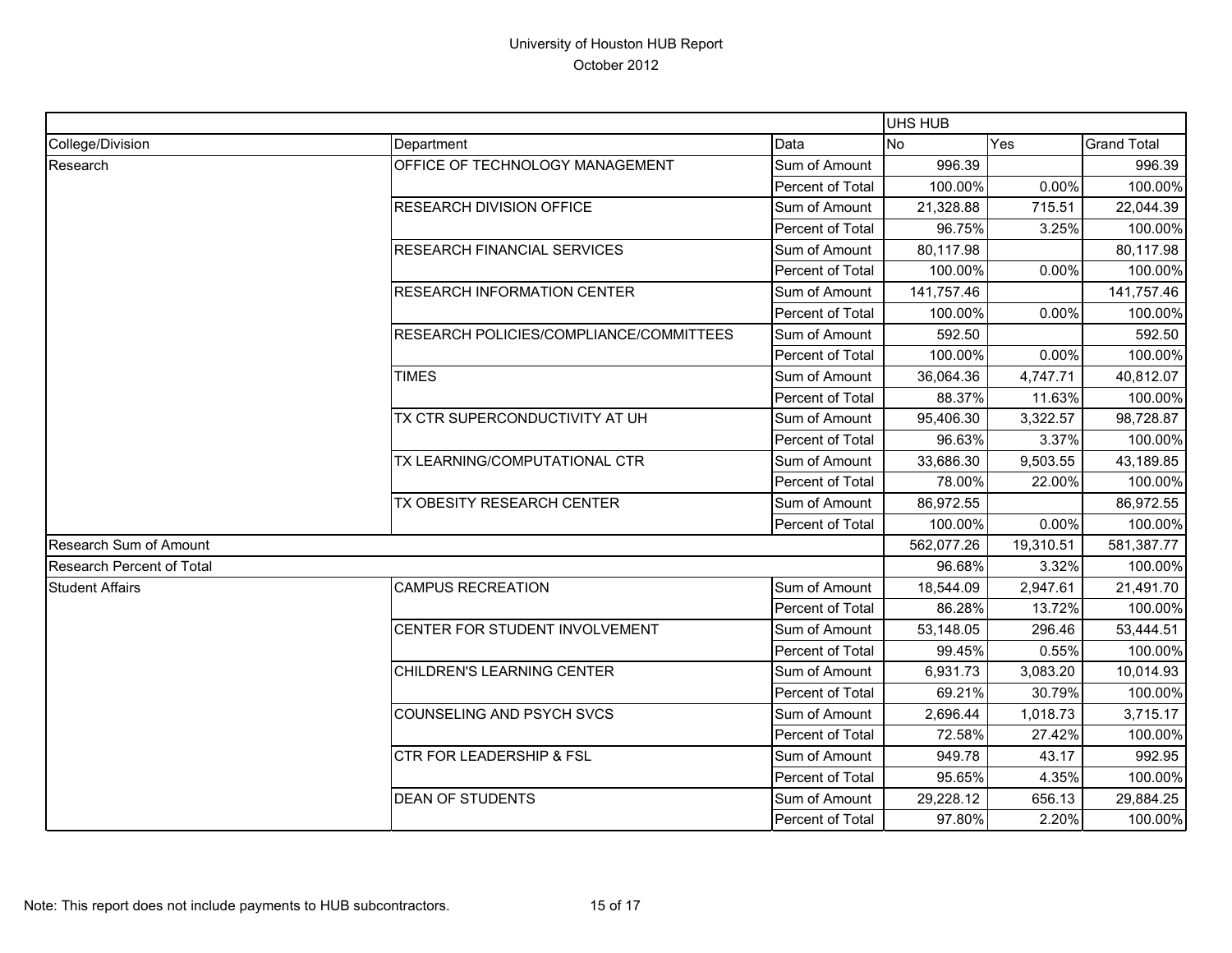|                                         |                                                                                                                                                                                                                                                                           | UHS HUB          |            |            |                                                                                                                                |
|-----------------------------------------|---------------------------------------------------------------------------------------------------------------------------------------------------------------------------------------------------------------------------------------------------------------------------|------------------|------------|------------|--------------------------------------------------------------------------------------------------------------------------------|
| College/Division                        | Department                                                                                                                                                                                                                                                                | Data             | <b>No</b>  | Yes        | <b>Grand Total</b>                                                                                                             |
| <b>Student Affairs</b>                  | <b>RELIGION CENTER</b>                                                                                                                                                                                                                                                    | Sum of Amount    | 187.69     |            | 187.69                                                                                                                         |
|                                         |                                                                                                                                                                                                                                                                           | Percent of Total | 100.00%    | 0.00%      | 100.00%                                                                                                                        |
|                                         | <b>RESIDENTIAL LIFE &amp; HOUSING</b>                                                                                                                                                                                                                                     | Sum of Amount    | 139,104.12 | 2,320.85   | 141,424.97                                                                                                                     |
|                                         |                                                                                                                                                                                                                                                                           | Percent of Total | 98.36%     | 1.64%      | 100.00%                                                                                                                        |
|                                         | <b>STUDENT AFFAIRS</b>                                                                                                                                                                                                                                                    | Sum of Amount    | 15,134.21  | 915.95     | 16,050.16                                                                                                                      |
|                                         |                                                                                                                                                                                                                                                                           | Percent of Total | 94.29%     | 5.71%      | 100.00%                                                                                                                        |
|                                         | <b>STUDENT HEALTH CENTER</b>                                                                                                                                                                                                                                              | Sum of Amount    | 37,250.00  | 13,926.21  | 51,176.21                                                                                                                      |
|                                         |                                                                                                                                                                                                                                                                           | Percent of Total | 72.79%     | 27.21%     | 100.00%                                                                                                                        |
|                                         | <b>STUDENT PHARMACY</b>                                                                                                                                                                                                                                                   | Sum of Amount    | 175.71     | 3,432.00   | 3,607.71                                                                                                                       |
|                                         |                                                                                                                                                                                                                                                                           | Percent of Total | 4.87%      | 95.13%     | 100.00%                                                                                                                        |
|                                         | <b>STUDENT PUBLICATIONS</b><br>UNIVERSITY CAREER SERVICES<br>UNIVERSITY CENTER<br><b>URBAN EXPERIENCE VPSA</b><br>CENTER FOR TECHNOLOGY LITERACY<br><b>CONSTRUCTION MANAGEMENT</b><br>DEAN, TECHNOLOGY<br><b>ENGINEERING TECHNOLOGY</b><br>HUMAN DEVELOP AND CONSUMER SCI | Sum of Amount    | 14,614.91  | 100.90     | 14,715.81                                                                                                                      |
|                                         |                                                                                                                                                                                                                                                                           | Percent of Total | 99.31%     | 0.69%      | 100.00%<br>2,944.67<br>100.00%<br>29,981.55<br>100.00%<br>1,925.22<br>100.00%<br>381,557.50<br>100.00%<br>10,148.51<br>100.00% |
|                                         |                                                                                                                                                                                                                                                                           | Sum of Amount    | 1,404.56   | 1,540.11   |                                                                                                                                |
|                                         |                                                                                                                                                                                                                                                                           | Percent of Total | 47.70%     | 52.30%     |                                                                                                                                |
|                                         |                                                                                                                                                                                                                                                                           | Sum of Amount    | 26,912.02  | 3,069.53   |                                                                                                                                |
|                                         |                                                                                                                                                                                                                                                                           | Percent of Total | 89.76%     | 10.24%     |                                                                                                                                |
|                                         |                                                                                                                                                                                                                                                                           | Sum of Amount    | 1,280.00   | 645.22     |                                                                                                                                |
|                                         |                                                                                                                                                                                                                                                                           | Percent of Total | 66.49%     | 33.51%     |                                                                                                                                |
| <b>Student Affairs Sum of Amount</b>    |                                                                                                                                                                                                                                                                           |                  | 347,561.43 | 33,996.07  |                                                                                                                                |
| <b>Student Affairs Percent of Total</b> |                                                                                                                                                                                                                                                                           |                  | 91.09%     | 8.91%      |                                                                                                                                |
| Technology                              |                                                                                                                                                                                                                                                                           | Sum of Amount    | 8,948.51   | 1,200.00   |                                                                                                                                |
|                                         |                                                                                                                                                                                                                                                                           | Percent of Total | 88.18%     | 11.82%     |                                                                                                                                |
|                                         |                                                                                                                                                                                                                                                                           | Sum of Amount    | 846.82     | 547.28     | 1,394.10                                                                                                                       |
|                                         |                                                                                                                                                                                                                                                                           | Percent of Total | 60.74%     | 39.26%     | 100.00%                                                                                                                        |
|                                         |                                                                                                                                                                                                                                                                           | Sum of Amount    | 24,399.29  | 345,420.65 | 369,819.94                                                                                                                     |
|                                         |                                                                                                                                                                                                                                                                           | Percent of Total | 6.60%      | 93.40%     | 100.00%                                                                                                                        |
|                                         |                                                                                                                                                                                                                                                                           | Sum of Amount    | 4,679.31   | 6,653.59   | 11,332.90                                                                                                                      |
|                                         |                                                                                                                                                                                                                                                                           | Percent of Total | 41.29%     | 58.71%     | 100.00%                                                                                                                        |
|                                         |                                                                                                                                                                                                                                                                           | Sum of Amount    | 9,015.56   | 1,227.65   | 10,243.21                                                                                                                      |
|                                         |                                                                                                                                                                                                                                                                           | Percent of Total | 88.01%     | 11.99%     | 100.00%                                                                                                                        |
|                                         | <b>INFORMATION &amp; LOGISTICS TECH</b>                                                                                                                                                                                                                                   | Sum of Amount    | 37,850.55  | 4,121.67   | 41,972.22                                                                                                                      |
|                                         |                                                                                                                                                                                                                                                                           | Percent of Total | 90.18%     | 9.82%      | 100.00%                                                                                                                        |